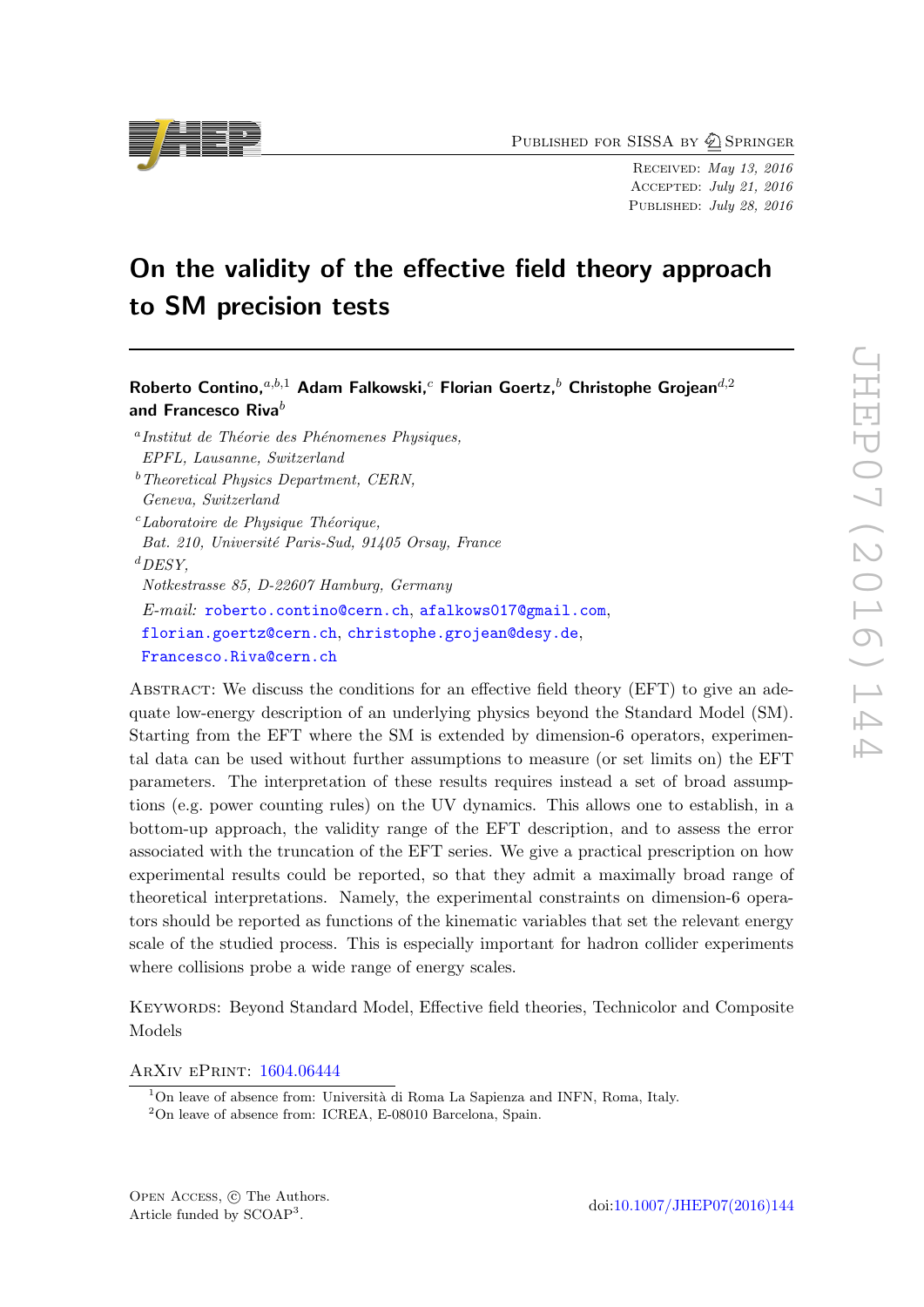# Contents

|                | 1 Introduction                                        |                |  |  |
|----------------|-------------------------------------------------------|----------------|--|--|
| $2^{\circ}$    | General discussion                                    |                |  |  |
|                | Model-independent experimental results<br>2.1         | 3              |  |  |
|                | EFT validity and interpretation of the results<br>2.2 | $\overline{5}$ |  |  |
|                | On the necessity of a power counting<br>2.3           | $\overline{7}$ |  |  |
|                | On the importance of loop corrections<br>2.4          | 9              |  |  |
|                | 3 Limitations of the $D=6$ EFT                        | 10             |  |  |
|                | 4 An explicit example                                 |                |  |  |
| 5 <sup>5</sup> | <b>Summary</b>                                        |                |  |  |
|                | A $D=6$ versus $D=8$ contributions to the likelyhood  |                |  |  |

# <span id="page-1-0"></span>1 Introduction

We consider an EFT where the SM is extended by a set of higher-dimensional operators, and assume that it reproduces the low-energy limit of a more fundamental UV description. The theory has the same field content and the same linearly-realized  $SU(3) \times SU(2) \times U(1)$ local symmetry as the SM. The difference is the presence of operators with canonical dimension  $D$  larger than 4. These are organized in a systematic expansion in  $D$ , where each consecutive term is suppressed by a larger power of a high mass scale. Assuming baryon and lepton number conservation, the Lagrangian takes the form  $[1-3]$ 

<span id="page-1-2"></span>
$$
\mathcal{L}_{\text{eff}} = \mathcal{L}_{\text{SM}} + \sum_{i} c_i^{(6)} \mathcal{O}_i^{(6)} + \sum_{j} c_j^{(8)} \mathcal{O}_j^{(8)} + \cdots, \qquad (1.1)
$$

where each  $\mathcal{O}_i^{(D)}$  $i^{(D)}_i$  is a gauge-invariant operator of dimension D and  $c_i^{(D)}$  $i_i^{(D)}$  is the corresponding effective coefficient. Each coefficient has dimension  $4-D$  and scales like a given power of the couplings of the UV theory; in particular, for an operator made of  $n_i$  fields one has

<span id="page-1-1"></span>
$$
c_i^{(D)} \sim \frac{(\text{coupling})^{n_i - 2}}{(\text{high mass scale})^{D - 4}}.
$$
\n(1.2)

This scaling holds in any UV completion which admits some perturbative expansion in its couplings. It follows from simple dimensional analysis after restoring  $\hbar \neq 1$  in the Lagrangian since couplings, as well as fields, carry  $\hbar$  dimensions [\[4](#page-20-2)[–6\]](#page-20-3) (see also refs. [\[7,](#page-20-4) 8. An additional suppressing factor  $(\text{coupling}/4\pi)^{2L}$  may arise with respect to the naive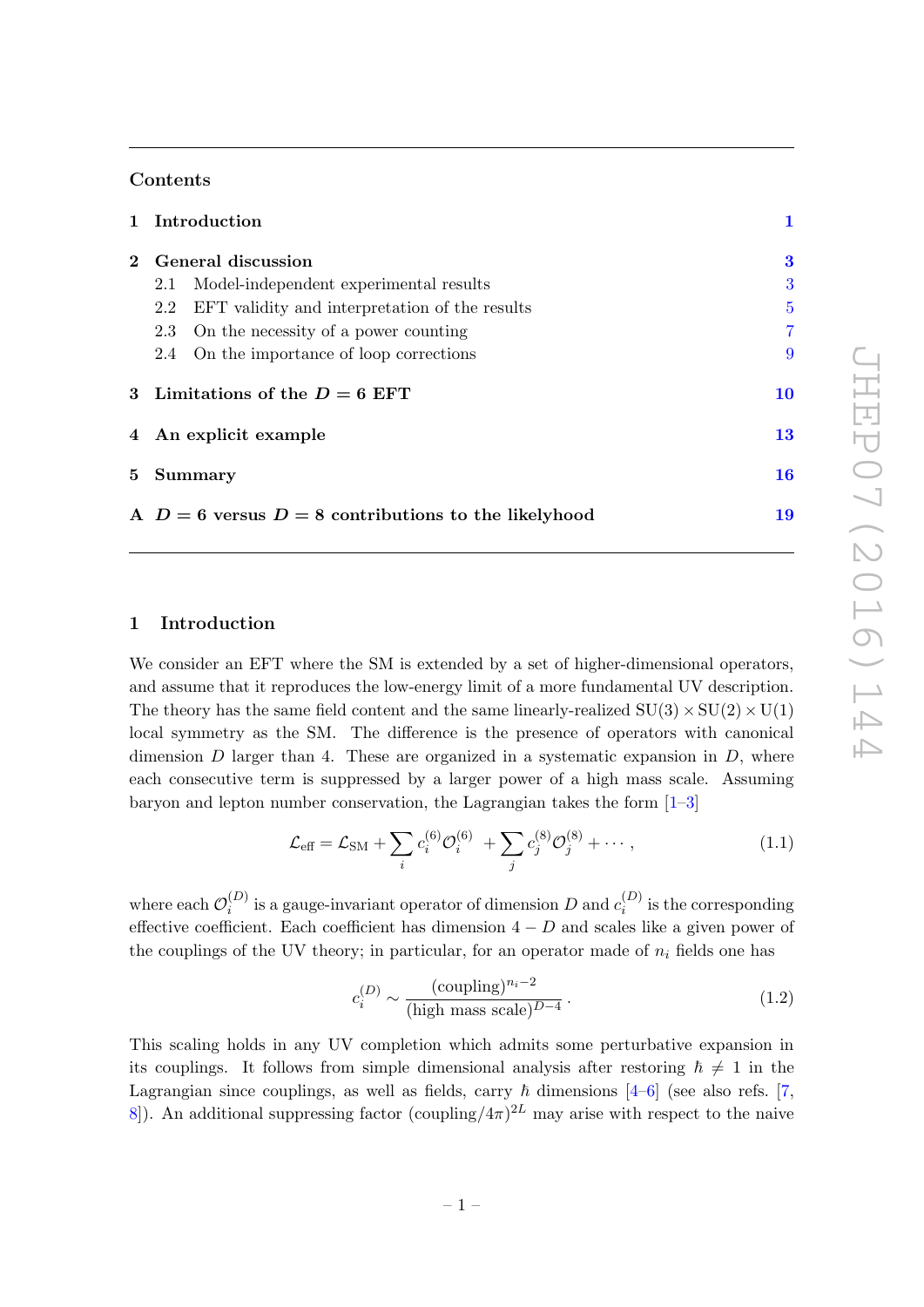scaling if the operator is first generated at the  $L^{\text{th}}$ -loop order in the perturbative expansion.<sup>[1](#page-2-0)</sup> If no perturbative expansion is possible in the UV theory because it is maximally strongly coupled, then eq. [\(1.2\)](#page-1-1) gives a correct estimate of the size of the effective coefficients by setting coupling  $\sim 4\pi$ .

The EFT defined by eq.  $(1.1)$  is able to parametrize observable effects of a large class of beyond the SM (BSM) theories. All decoupling BSM physics where new particles are much heavier than the SM ones and much heavier than the energy scale at which the experiment is performed can be mapped to such a Lagrangian. The main motivation to use this framework is that the constraints on the EFT parameters can be later re-interpreted as constraints on masses and couplings of new particles in many BSM theories. In other words, translation of experimental data into a theoretical framework has to be done only once in the EFT context, rather than for each BSM model separately. Moreover, the EFT can be used to establish a consistent picture of deviations from the SM by itself and thus can provide guidance for constructing a UV completion of the SM.

In the EFT, physical amplitudes in general grow with the energy scale of the process, due to the presence of non-renormalizable operators. Such framework has therefore a limited energy range of validity. In this note we address the question of the validity range at the quantitative level (similar questions have been addressed in refs. [\[11](#page-20-6)[–13\]](#page-20-7) with partly different conclusions, and in refs.  $[14-18]$ ; see also refs.  $[10, 19-30]$  $[10, 19-30]$  $[10, 19-30]$  for a discussion about matching UV models to the EFT, which indirectly addresses the question of its validity). We will discuss the following points:

- Under what conditions does the EFT give a faithful description of the low-energy phenomenology of some BSM theory?
- When is it justified to truncate the EFT expansion at the level of dimension-6 operators? To what extent can experimental limits on dimension-6 operators be affected by the presence of dimension-8 operators? Are there physically important examples where dimension-8 operators cannot be neglected?
- When is it justified to calculate the EFT predictions at tree level? In what circumstances may including 1-loop and/or real-emission corrections modify the predictions in a relevant way?

It is important to realize that addressing the above questions cannot be done in a completely model-independent way, but requires a number of (broad) assumptions about the new physics. An illustrative example is that of the Fermi theory, which is an EFT for the SM degrees of freedom below the weak scale after the  $W$  and  $Z$  bosons have been integrated out. In this language, the weak interactions of the SM fermions are described at leading order by 4-fermion operators of  $D=6$ , such as:

$$
\mathcal{L}_{\text{eff}} \supset c^{(6)} \left( \bar{e} \gamma_{\rho} P_{L} \nu_{e} \right) \left( \bar{\nu}_{\mu} \gamma_{\rho} P_{L} \mu \right) + \text{h.c.} \,, \qquad c^{(6)} = -\frac{g^2/2}{m_W^2} = -\frac{2}{v^2} \,. \tag{1.3}
$$

<span id="page-2-0"></span><sup>&</sup>lt;sup>1</sup>See for instance refs.  $[9, 10]$  $[9, 10]$  $[9, 10]$  for a discussion on whether a given operator can be generated at tree-level or at loop-level.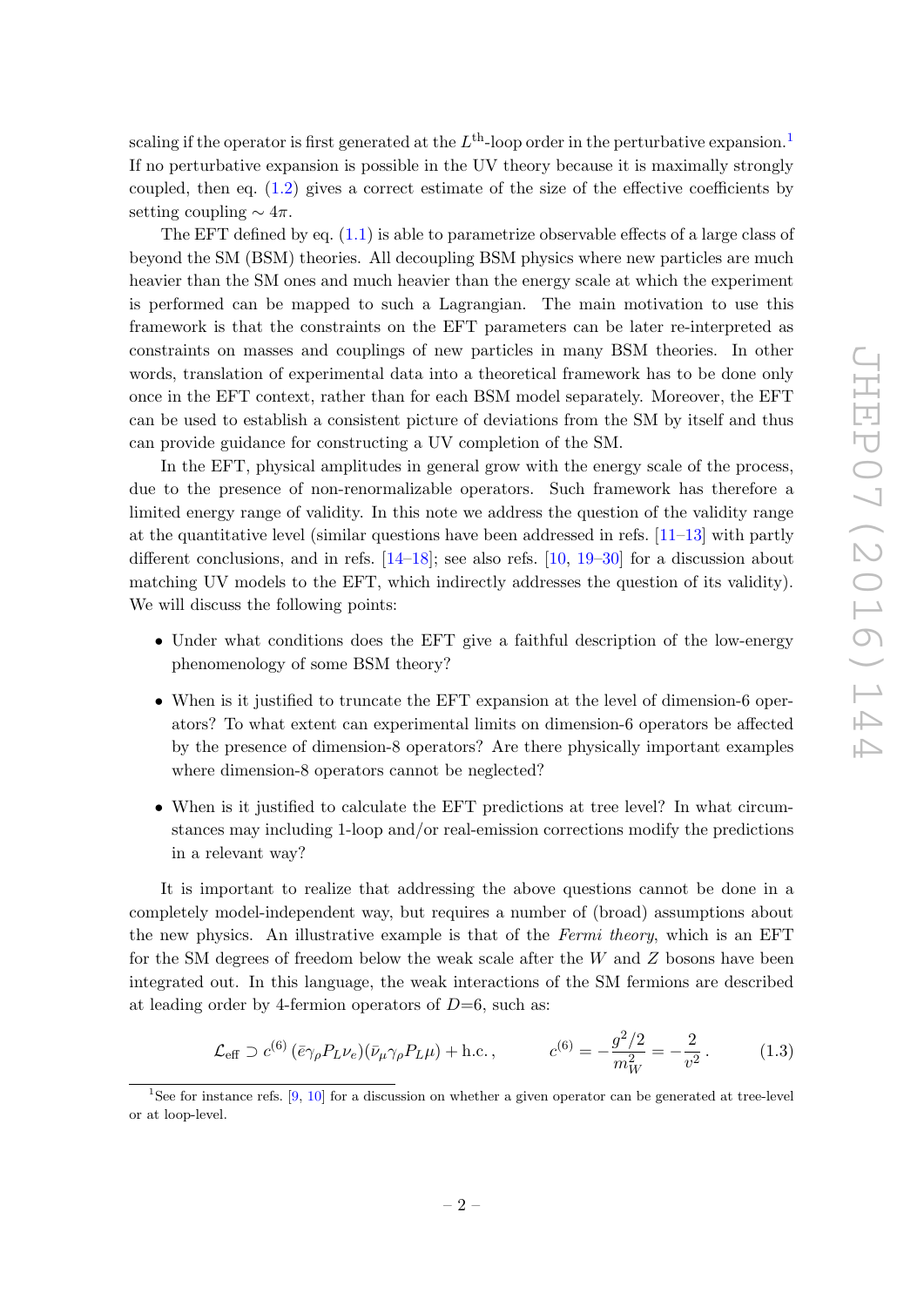This operator captures several aspects of the low-energy phenomenology of the SM, including for example the decay of the muon,  $\mu \to e\nu\bar{\nu}$ , and the inelastic scattering of neutrinos on electrons  $\nu e \rightarrow \nu \mu$ . It can be used to adequately describe these processes as long as the energy scale involved (i.e. the momentum transfer between the electron current and the muon current) is well below  $m_W$ . However, the information concerning  $m_W$  is not available to a low-energy observer. Instead, only the scale  $|c^{(6)}|^{-1/2} \sim v = 2m_W/g$  is measurable at low energies, and this is not sufficient to determine  $m_W$  without knowledge of the coupling g. For example, from a bottom-up viewpoint, a precise measurement of the muon lifetime gives indications on the energy at which some new particle (i.e. the W boson) is expected to be produced in a higher-energy process, like the scattering  $\nu e \rightarrow \nu \mu$ , only after making an assumption on the strength of its coupling to electrons and muons. Weaker couplings imply lower scales: for example, the Fermi theory could have ceased to be valid right above the muon mass scale had the SM been very weakly coupled,  $g \approx 10^{-3}$ . On the other hand, a precise measurement of the muon lifetime sets an upper bound on the mass of the W boson,  $m_W \leq 1.5 \text{ TeV}$ , corresponding to the limit in which the UV completion is maximally strongly coupled,  $q \sim 4\pi$ .

This example illustrates the necessity of making assumptions — in this case on the value of the coupling  $q$  — when assessing the validity range of the EFT, that is, when estimating the mass scale at which new particles appear (similar issues have been discussed in the context of Dark Matter searches, see for instance refs. [\[31,](#page-21-4) [32\]](#page-21-5)). On the other hand, the very interest in the EFT stems from its model-independence, and from the possibility of deriving the results from experimental analyses using eq.  $(1.1)$  without any reference to specific UV completions. In this note we identify under which physical conditions eq.  $(1.1)$ , and in particular its truncation at the level of dimension-6 operators, can be used to set limits on, or determine, the value of the effective coefficients. Doing so, we also discuss the importance that results be reported by the experimental collaborations in a way which makes it possible to later give a quantitative assessment of the validity range of the EFT approach used in the analysis. As we will discuss below, this entails estimating the energy scale characterizing the physical process under study. Practical suggestions on how experimental results could be reported will be given in this note.

# <span id="page-3-0"></span>2 General discussion

## <span id="page-3-1"></span>2.1 Model-independent experimental results

Let us first discuss how an experimental analysis can be performed in the context of EFT. We start considering eq. [\(1.1\)](#page-1-2) truncated at the level of  $D = 6$  operators, and assume that it gives an approximate low-energy description of the UV theory. Further below we discuss the theoretical error associated with this truncation and identify the situations where the truncation is not even possible. Physical observables are computed from the truncated EFT Lagrangian in a perturbative expansion according to the usual rules of effective field theories [\[33\]](#page-22-0). The perturbative order to be reached depends on the experimental precision and on the aimed theoretical accuracy, as we discuss in the following. Theoretical predictions obtained in this way are functions of the effective coefficients  $c_i^{(6)}$  $i_i^{(0)}$  and can be used to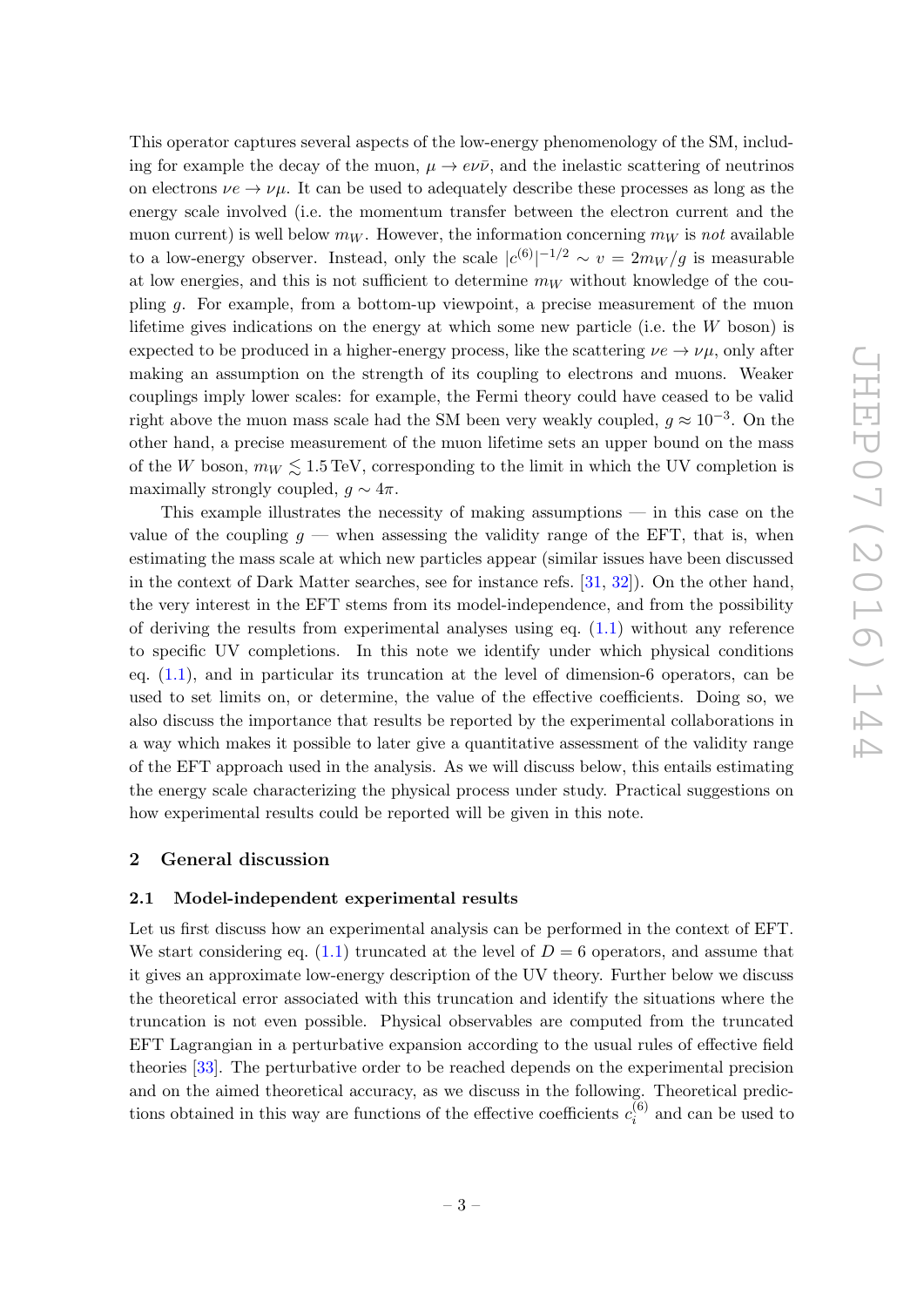perform a fit to the experimental data. The impact of loop corrections on the fit can be estimated a posteriori based on the extracted values of (or limits on) the effective coefficients. If some coefficients are smaller than others by as much as a loop factor  $g_{\rm SM}^2/16\pi^2$ , where  $g<sub>SM</sub>$  is some SM coupling, then 1-loop corrections involving the larger coefficients might give a significant impact in their determination and should be included. For example, it is well know that the operator correcting the top Yukawa coupling gives a 1-loop contribution to  $h \to \gamma \gamma$  which must be included when computing this decay rate, since the sensitivity of the  $t\bar{t}h$  measurement (which directly constrains the top Yukawa) is poorer than the one of the di-photon channel. To the best of our knowledge, the only other two cases in which 1-loop insertions of dimension-6 operators play a central role, given the current data from the LHC Run1, are the rates  $gg \to h$  and  $h \to Z\gamma$ . A more detailed discussion on the importance of 1-loop effects is given in section [2.4.](#page-9-0) The fit to the coefficients  $c_i^{(6)}$  $x_i^{(0)}$  should be performed by correctly including the effect of all the theoretical uncertainties (such as those from the PDFs and missing SM loop contributions<sup>[2](#page-4-0)</sup>) not originating from the EFT perturbative expansion. The errors due to the truncation at the  $D = 6$  level and higherloop diagrams involving insertions of different effective operators, on the other hand, are not quantifiable in a model-independent way and should thus be reported separately. We will discuss how they can be estimated in the next sections.

Let us consider a situation in which no new physics effect is observed in future data (the discussion follows likewise in the case of observed deviations from the SM). In this case, the experimental results can be expressed into the limits<sup>[3](#page-4-1)</sup>

<span id="page-4-2"></span>
$$
c_i^{(6)} < \delta_i^{\exp}(M_{\text{cut}}) \,. \tag{2.1}
$$

The functions  $\delta_i^{\text{exp}}$  $i<sub>i</sub>$  depend on the upper value, here collectively denoted by  $M<sub>cut</sub>$ , of the kinematic variables (such as transverse momenta or invariant masses) that set the typical energy scale characterizing the process. In general, eq.  $(2.1)$  is obtained by imposing cuts on these variables and making use of the differential kinematic distributions of the process.

There are situations in which the relevant energy of the process is fixed by the kinematics. For example, in inclusive on-shell Higgs decays one has  $M_{\text{cut}} \approx m_h$ . Another example is  $e^+e^-$  collisions at a fixed center-of-mass energy  $\sqrt{s}$ , in which case  $M_{\text{cut}} \approx \sqrt{s}$ . On the other hand, the relevant scale for the production of two on-shell particles in proton-proton collisions is the center-of-mass energy of the partonic collision  $\sqrt{\hat{s}}$ , which varies in each event and may not be fully reconstructed in practice. Important examples of this kind are vector boson scattering processes (e.g. with final states  $WW \rightarrow 2l2\nu$  and  $ZZ \rightarrow 4l$ ). and Higgs production in association with a vector boson  $(Vh)$  or a jet  $(hj)$ . In all these processes the relevant energy scale is given by the invariant mass of the final pair. Since the energy scale of the process determines the range of validity of the EFT description, it is extremely important that the experimental limits  $\delta_i^{\text{exp}}$  $i$ <sup>exp</sup> are reported by the collaborations

<span id="page-4-1"></span><span id="page-4-0"></span><sup>&</sup>lt;sup>2</sup>These latter can be estimated as usual by varying the factorization and renormalization scales.

<sup>&</sup>lt;sup>3</sup>In general, the experimental constraints on different  $c_i^{(6)}$  may have non-trivial correlations. Depending on the chosen basis, the left-hand-side of eq. [\(2.1\)](#page-4-2) may contain linear combinations of several effective coefficients. If a deviation from the SM is observed, eq.  $(2.1)$  turns into a confidence interval,  $\delta_i^{\text{d,exp}}(M_{\text{cut}})$  <  $c_i^{(6)} < \delta_i^{\text{u,exp}}(M_{\text{cut}}).$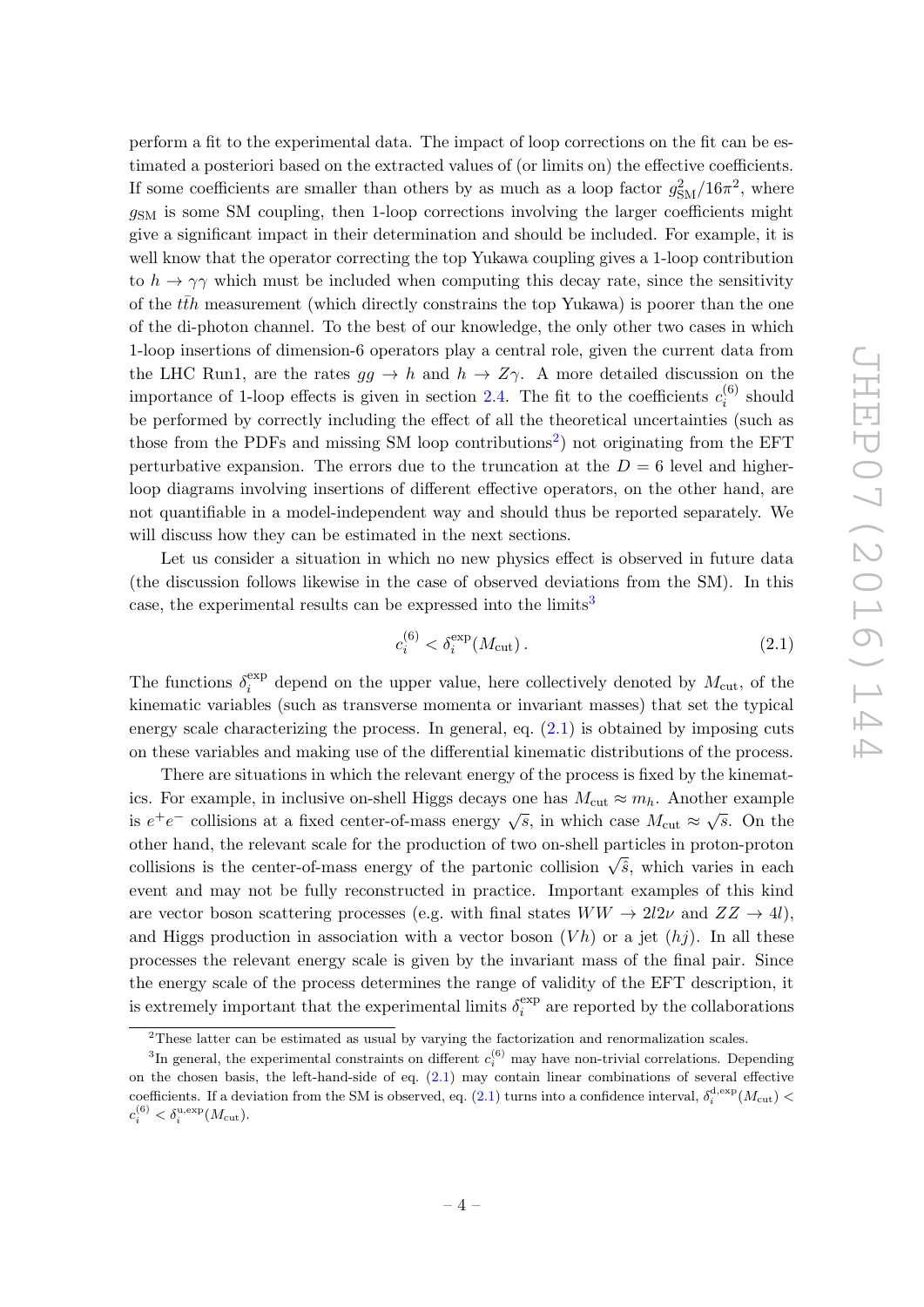for various values of  $M<sub>cut</sub>$ . For processes occurring over a wide energy range (unlike Higgs decays or  $e^+e^-$  collisions), knowledge of only the limit  $\delta_i^{\text{exp}}$  $i_i^{\text{exp}}$  obtained by making use of all the events without any restriction on the energy (i.e. for  $M_{\text{cut}} \to \infty$ ) severely limits the interpretation of the EFT results in terms of constraints on specific BSM models.

If the relevant energy of the process cannot be determined, because for example the kinematics cannot be closed, then setting consistent bounds requires a more careful procedure, for example similar to the one proposed in ref. [\[32\]](#page-21-5) in the context of DM searches. In these cases other correlated (though not equivalent) variables may be considered, as for example the transverse momentum of the Higgs boson or a lepton in  $Vh$  production.

## <span id="page-5-0"></span>2.2 EFT validity and interpretation of the results

Extracting bounds on (or measuring) the EFT coefficients can be done by experimental collaborations in a completely model-independent way. However, the interpretation of these bounds is always model-dependent. In particular, whether or not the EFT is valid in the parameter space probed by the experiment depends on further assumptions about the (unknown) UV theory. These assumptions correspond, in the EFT language, to a choice of power counting, i.e. a set of rules to estimate the coefficients of the effective operators in terms of the couplings and mass scales of the UV dynamics.

The simplest situation, which we discuss in some detail here, is when the microscopic dynamics is characterized by a single mass scale  $\Lambda$  and a single new coupling  $g_*$  [\[6\]](#page-20-3). This particular power-counting prescription smoothly interpolates between the naive dimensional analysis  $(g_* \sim 4\pi)$  [\[5,](#page-20-10) [34\]](#page-22-1), the case  $g_* \sim 1$  as for example in the Fermi theory, and the very weak coupling limit  $g_* \ll 1$ . While this is not a unique prescription, it covers a large selection of popular scenarios beyond the SM. In this class falls the Fermi theory described previously, as well as other weakly-coupled models where a narrow resonance is integrated out. Moreover, despite the large number of resonances, also some theories with a strongly-interacting BSM sector belong to this category (e.g. the holographic composite Higgs models  $[35]$  or, more generally, theories where the strong sector has a large-N description). The scaling of the effective coefficients with  $g_*$  is determined by eq. [\(1.2\)](#page-1-1) and by symmetries and selection rules.

For example, if the coupling strength of the Higgs field to the new dynamics is  $g_*$ , then the coefficient of an operator with four Higgs fields and two derivatives scales like  $g_*^2$  (see table [1\)](#page-6-0). Approximate symmetries acting in the low-energy theory can reduce the maximal scaling with  $g_*$  of the coefficients. For instance, approximate chiral symmetry implies that the coefficient of an operator with a fermion scalar bilinear and three Higgs fields scales as  $y_f g_*^2$ , where  $y_f$  is the corresponding Yukawa coupling. Some examples relevant for Higgs physics are reported in table [1](#page-6-0) (for examples of alternative power-counting and selection rules schemes see refs. [\[7,](#page-20-4) [17,](#page-21-6) [36\]](#page-22-3)). As a final illustrative case consider the complete Fermi theory, where the approximate flavor symmetry of the SM is inherited by the low-energy EFT, entailing a suppression of flavor-violating 4-fermion operators.

For a given power counting, it is relatively simple to derive limits on the theoretical parameter space that are automatically consistent with the EFT expansion, provided the relevant energy of the process is known. Consider the case of a single scale  $\Lambda$  and a single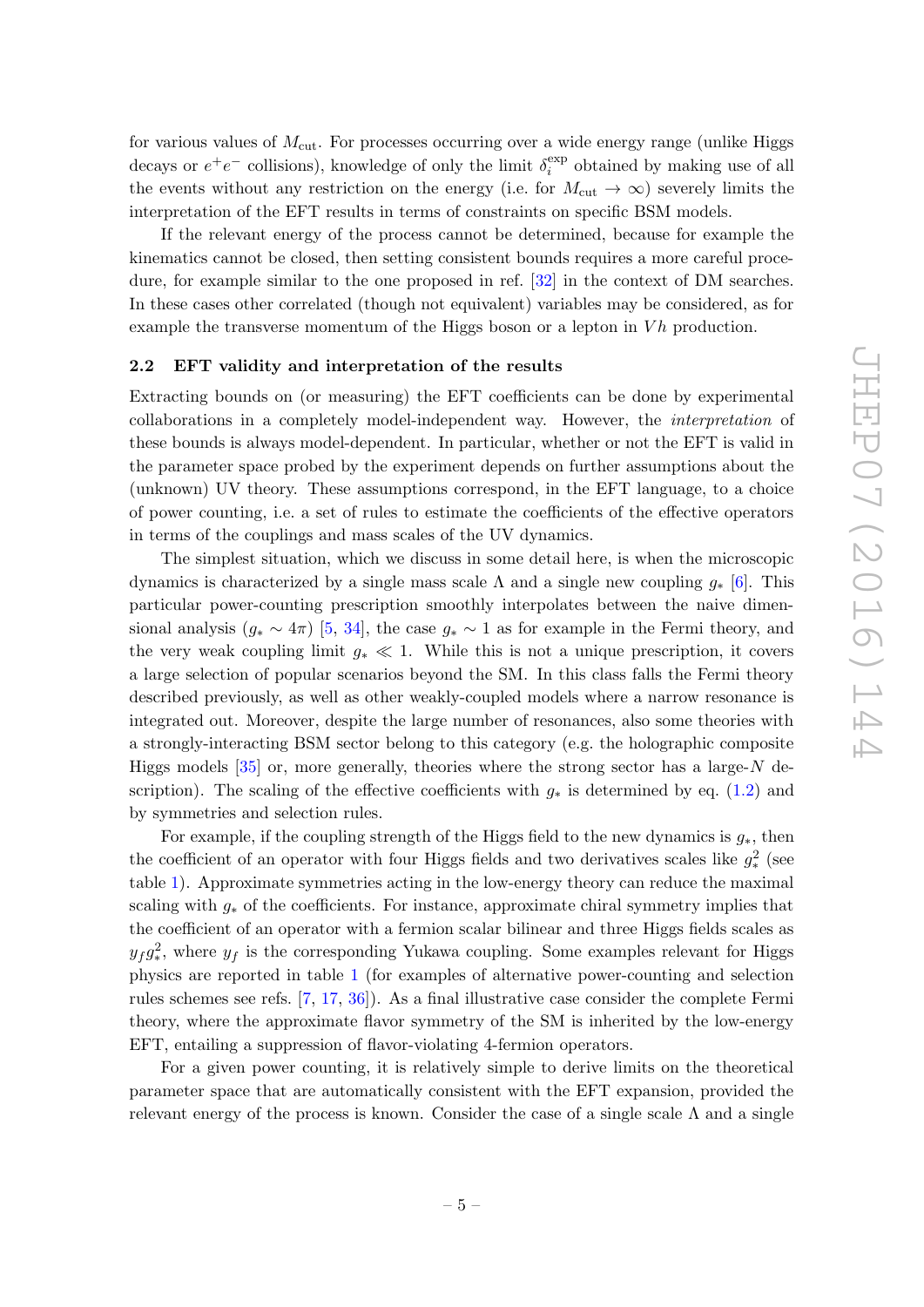| Operator                                                                                                                                                                                                                 | Naive (maximal)<br>scaling with $g_*$ | Symmetry/Selection Rule<br>and corresponding suppression                                                       |
|--------------------------------------------------------------------------------------------------------------------------------------------------------------------------------------------------------------------------|---------------------------------------|----------------------------------------------------------------------------------------------------------------|
| $O_{y_{\psi}}= H ^2\bar{\psi}_L H \psi_R$                                                                                                                                                                                | $g_*^3$                               | Chiral: $y_f/g_*$                                                                                              |
| $O_T = (1/2)\left(H^{\dagger} \overset{\leftrightarrow}{D}_{\mu} H\right)^2$                                                                                                                                             | $g_*^2$                               | Custodial: $(g'/g_*)^2$ , $y_t^2/16\pi^2$                                                                      |
|                                                                                                                                                                                                                          |                                       | Shift symmetry: $(y_t/g_*)^2$                                                                                  |
| $O_{GG} =  H ^2 G^a_{\mu\nu} G^{a \mu\nu}$<br>$O_{BB} =  H ^2 B_{\mu\nu} B^{\mu\nu}$                                                                                                                                     | $g_*^2$                               | Elementary Vectors: $(g_s/g_*)^2$ (for $O_{GG}$ )<br>$(q'/q_*)^2$ (for $O_{BB}$ )                              |
|                                                                                                                                                                                                                          |                                       | Minimal Coupling: $g_*^2/16\pi^2$                                                                              |
| $O_6 =  H ^6$                                                                                                                                                                                                            | $g_*^4$                               | Shift symmetry: $\lambda/g_*^2$                                                                                |
| $O_H = (1/2)(\partial^{\mu}  H ^2)^2$                                                                                                                                                                                    | $g_*^2$                               | Coset Curvature: $\epsilon_c$                                                                                  |
| $O_B = (i/2) \left( H^\dagger \! \stackrel{\leftrightarrow}{D^\mu} \! H \right) \partial^\nu B_{\mu\nu}$<br>$O_W = (i/2) \left( H^\dagger \sigma^a \overset{\leftrightarrow}{D^\mu} H \right) \partial^\nu W^a_{\mu\nu}$ | $g_*$                                 | Elementary Vectors: $g'/g_*$ (for $O_B$ )<br>$q/q_*$ (for $O_W$ )                                              |
| $O_{HB} = (i/2) (D^{\mu}H^{\dagger}D^{\nu}H) B_{\mu\nu}$<br>$O_{HW} = (i/2) (D^{\mu} H^{\dagger} \sigma^a D^{\nu} H) W_{\mu\nu}^a$                                                                                       | $g_*$                                 | Elementary Vectors: $g' / g_*$ (for $O_{HB}$ )<br>$g/g_*$ (for $O_{HW}$ )<br>Minimal Coupling: $g_*^2/16\pi^2$ |

<span id="page-6-0"></span>Table 1. Some operators relevant for Higgs physics and the impact of approximate symmetries on the estimated size of their coefficient  $[6]$ . The coefficient  $\epsilon_c$  parametrizes the possibility that the Higgs doublet originates as a PNGB from the flat coset  $ISO(4)/SO(4)$  [\[36\]](#page-22-3) (see also [\[37\]](#page-22-4)). A suppression  $q_V / q_*$  for every field strength (referred to as Elementary Vectors in the table), applies to all models where the transverse components of gauge bosons are elementary. See ref. [\[36\]](#page-22-3) for a construction where transverse gauge bosons are composite and have strong dipole interactions.

coupling strength  $g_*$ . Then the bounds  $(2.1)$  can be recast as limits on these two parameters by using the power counting to estimate  $c_i^{(6)} = \tilde{c}_i^{(6)}$  $i_i^{(6)}(g_*)/\Lambda^2$ , and setting the upper value of the relevant energy scale to  $M_{\text{cut}} = \kappa \Lambda$ . Here  $\tilde{c}_i^{(6)}$  $i_i^{(0)}(g_*)$  is a (dimensionless) polynomial of  $g_*$  and of the SM couplings, while  $0 < \kappa < 1$  controls the size of the tolerated error due to neglecting higher-derivative operators (the value of  $\kappa$  can be chosen according to the sensitivity required in the analysis). One finds

<span id="page-6-1"></span>
$$
\frac{\tilde{c}_i^{(6)}(g_*)}{\Lambda^2} < \delta_i^{\exp}(\kappa \Lambda). \tag{2.2}
$$

These inequalities determine the region of the plane  $(\Lambda, g_*)$  which is excluded consistently with the EFT expansion for a given  $\kappa$ . This is a conservative bound, since it is obtained by using only a subset of the events (effectively only those with relevant energy up to  $M_{\text{cut}} = \kappa \Lambda$ ). It is thus less stringent than the bound one would obtain in the full theory with the full dataset, but it is by construction consistent with the EFT expansion. Compared to the constraint implied by the full theory with the same reduced dataset, that of eq. [\(2.2\)](#page-6-1) has an error of order  $\kappa^2$ . For constraints obtained in this way, and for a valid EFT description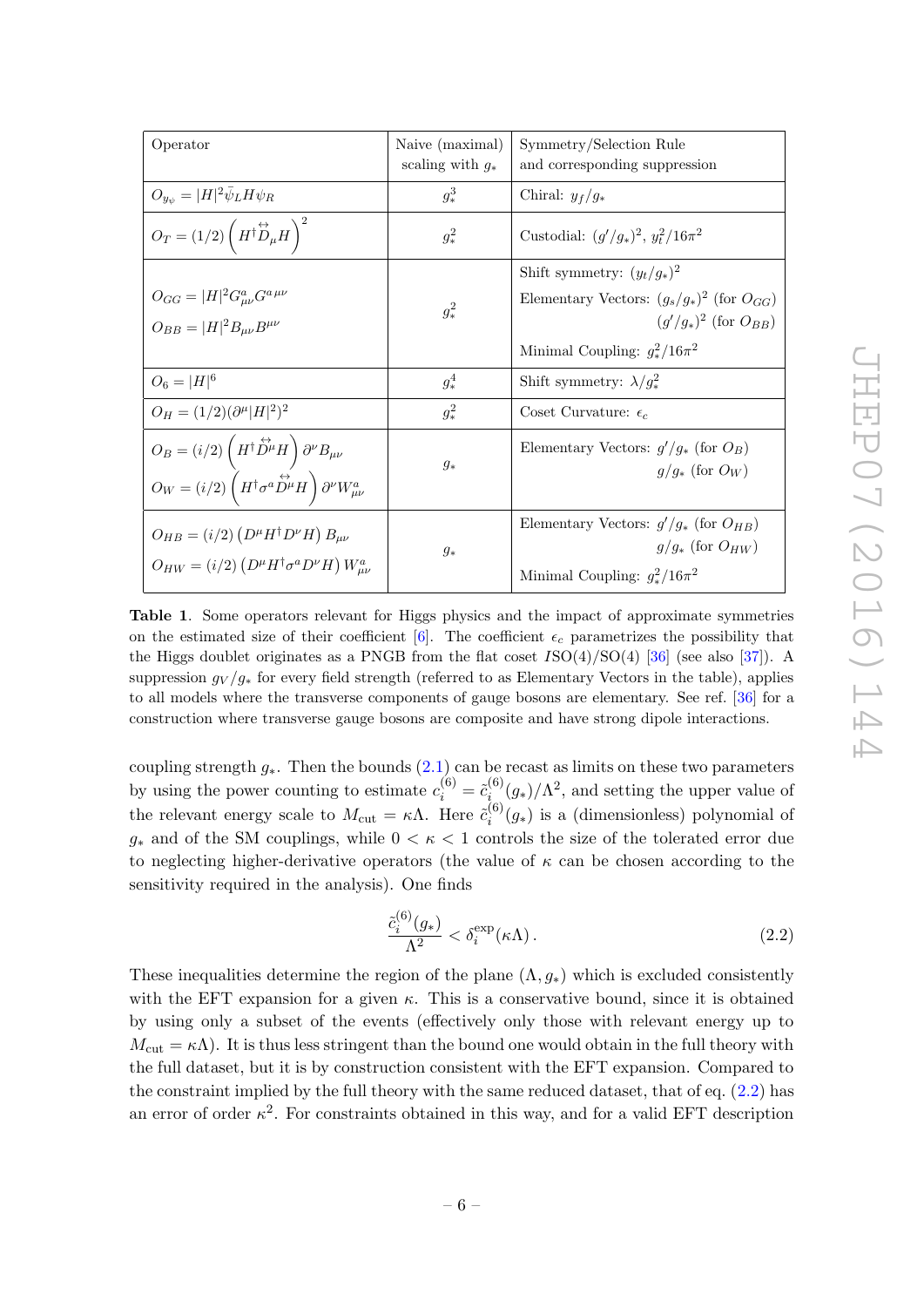in general, no question of unitarity violation arises (see for example ref. [\[38\]](#page-22-5) for a discussion of this issue in the context of anomalous triple gauge couplings).

An analysis of the experimental results based on the multiple cut technique proposed here was performed in ref. [\[15\]](#page-21-7) for the  $Vh$  associated production. The same strategy can also be applied to more complicated theories following a power counting different than the simple  $g_*$ -scaling discussed above (see for example ref. [\[17\]](#page-21-6)).

## <span id="page-7-0"></span>2.3 On the necessity of a power counting

The necessity of an appropriate power counting stems from a number of reasons. First of all it provides a physically motivated range in which the coefficients  $c_i^{(D)}$  $i^{(D)}$  are expected to vary. Secondly, and very importantly, it allows one to estimate the relative importance of higher-order terms in the EFT series. If two operators with dimension  $D$  and  $D + 2$ contribute at tree-level to the same vertex, then they must have the same field content after electroweak symmetry breaking. In this case the higher-dimensional operator must have two more powers of the Higgs field or two more derivatives compared to the first operator. Its contribution to the vertex is thus naively suppressed by a factor equal to, respectively,

<span id="page-7-1"></span>
$$
\kappa_v^2 = \left(\frac{g_* v}{\Lambda}\right)^2 \quad \text{and} \quad \kappa_E^2 = \left(\frac{E}{\Lambda}\right)^2,\tag{2.3}
$$

where  $E \approx M_{\text{cut}}$  is the (maximum) energy characterizing the process under consideration (hence  $\kappa_E \approx \kappa$ ). The EFT series is built in terms of these two expansion parameters, which must be both small for the description to be valid.

From eq. [\(2.3\)](#page-7-1), one would expect the contribution of higher-dimensional operators to a given observable to be of relative order  $\kappa_v^2$  or  $\kappa_E^2$ , hence always subdominant compared to the contribution of lower-dimensional operators, in the case of a valid EFT expansion. This naive estimate however assumes that the hierarchy in the effective coefficients is entirely dictated by their scaling with  $\Lambda$ , i.e. that the dimensionless coefficients  $\tilde{c}_i^{(D)} \equiv c_i^{(D)} \Lambda^{D-4}$  are all characterized by the same underlying interaction strength. It may happen, on the other hand, that a stronger interaction strength only appears at a higher level in the perturbative expansion as the result of some selection rule or symmetry. In this case the next-to-leading correction from higher-dimensional operators might become sizable and even dominate over the naively leading contribution.

As an example illustrating the above possibility consider a  $2 \rightarrow 2$  scattering process, where the SM contribution to the amplitude is at most of order  $g_{\text{SM}}^2$  at high energy  $(g_{\text{SM}})$ denotes a SM coupling). The correction from  $D = 6$  operators involving derivatives will in general grow quadratically with the energy and can be as large as  $g^2_*(E^2/\Lambda^2)$ .<sup>[4](#page-7-2)</sup> If the coupling strength  $g_*$  is much larger than  $g_{SM}$ , then the BSM contribution dominates over the SM one at sufficiently high energy (i.e. for  $\Lambda > E > \Lambda(g_{SM}/g_{*})$ ), while the EFT expansion is still valid. The largest contribution to the cross section in this case comes from the square of the  $D = 6$  term, rather than from its interference with the SM. The

<span id="page-7-2"></span><sup>&</sup>lt;sup>4</sup>Effects growing with energy can also be induced by operators without additional derivatives, if they yield new contact interactions relevant for the process, or if they disrupt cancellations between energy-growing individual contributions of different SM diagrams, see e.g. [\[39](#page-22-6)[–44\]](#page-22-7).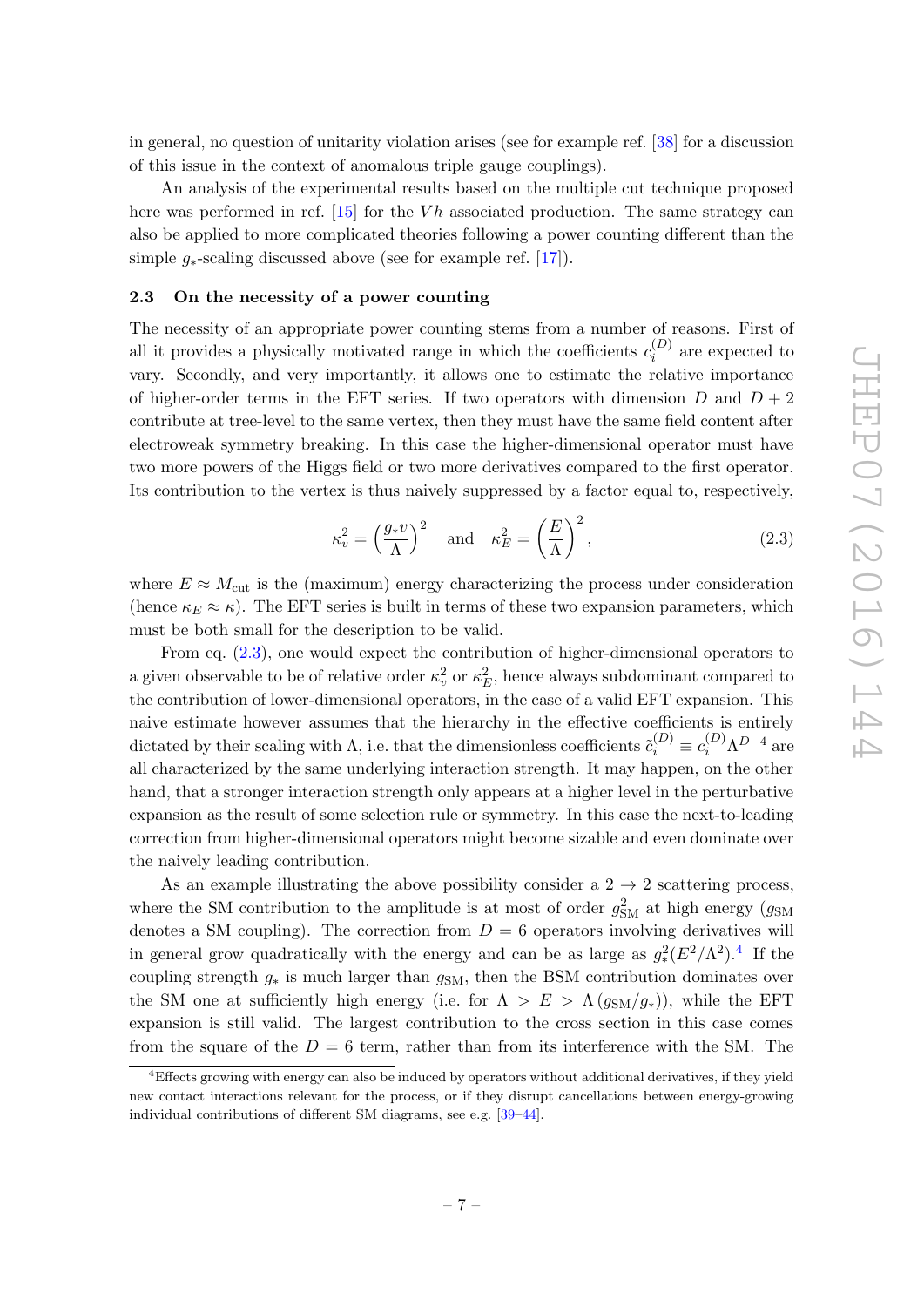best sensitivity to  $c_i^{(6)}$  $i_i^{(0)}$  is thus expected to come from the highest value of the relevant energy scale accessible in the experiment. In this example the contribution of  $D = 6$ derivative operators is enhanced by a factor  $(g_*/g_{\rm SM})^2$  compared to the naive expansion parameter  $\kappa_E^2$ ; such enhancement is a consequence of the fact that the underlying strong coupling  $q_*$  only appears at the level of  $D = 6$  operators, while  $D = 4$  operators mediate weaker interactions. Here, no further enhancement exists between  $D = 6$  and  $D = 8$ operators, i.e.  $D = 8$  operators are subdominant and the EFT series is converging. In other words, although the contributions to the cross section proportional to  $(c_i^{(6)})$  $c_i^{(6)})^2$  and  $c_i^{(8)}$ i are both of order  $1/\Lambda^4$ , the latter (generated by the interference of  $D=8$  operators with the SM) is smaller by a factor  $(g<sub>SM</sub>/g<sub>*</sub>)<sup>2</sup>$  independently of the energy, and can thus be safely neglected. A well known process where the above situation occurs is the scattering of longitudinally-polarized vector bosons. Depending on the UV dynamics, the same can happen in other  $2 \rightarrow 2$  scatterings, such as Higgs associated production with a W or Z boson (VH) [\[15,](#page-21-7) [29\]](#page-21-8), dijet searches at the LHC [\[45\]](#page-22-8) or top physics [\[14,](#page-21-0) [43\]](#page-22-9).

Another situation in which  $(c_i^{(6)})$  $\binom{6}{i}$ <sup>2</sup> terms dominate is when the SM interactions are suppressed by some accidental (possibly approximate) symmetry not respected by the BSM dynamics. Consider for example the corrections to flavor-changing neutral current processes (strongly suppressed in the SM by a loop and CKM factors), that would originate from BSM theories that are not Minimal Flavor Violating (see e.g. [\[46\]](#page-22-10)). An even sharper example is lepton-flavor violating processes (e.g.  $h \to \mu \tau$ ), for which the SM amplitude exactly vanishes.

The examples discussed show that, for structural reasons, a stronger interaction may be revealed at the  $D=6$  level in the EFT expansion. It is also possible, on the other hand, that such stronger interaction appears only at the level of  $D = 8$  operators, so that these dominate over  $D=6$  ones and over the SM in the high-energy regime. In this case the  $D=6$ EFT description may be inadequate, as we discuss in section [3.](#page-10-0)

As a final remark on the importance of higher-order operators, notice that the bounds of eq. [\(2.2\)](#page-6-1) can also be interpreted with a different perspective. Rather than specifying an error tolerance  $\kappa$  and extracting information on  $g_*$  and  $\Lambda$ , one can make BSM assumptions on either  $g_*$  or  $\Lambda$  and see to what precision they can be measured. For instance, consider the case in which the same coupling strength  $g_*$  controls the size of all the effective coefficients  $\tilde{c}_i^{(D)}$  $i^{(D)}$ . Then, from eqs. [\(2.1\)](#page-4-2) and [\(2.3\)](#page-7-1) it follows that the uncertainty due to neglecting  $D \geq 8$  operators can be expressed in terms of the experimental accuracy  $\delta^{\text{exp}}$ on the bounds (or measurements) of the effective coefficients as follows:

<span id="page-8-0"></span>
$$
\kappa_E^2 \lesssim \frac{E^2}{g_*^2} \delta^{\exp}(E) \,, \quad \kappa_v^2 \lesssim v^2 \delta^{\exp}(E) \,. \tag{2.4}
$$

From this expression it becomes clear that, for a given experimental precision and energy, BSM theories with larger  $g_*$  will be constrained with better accuracy. In fact, eq. [\(2.4\)](#page-8-0) can be used to estimate the experimental precision needed to constrain a coefficient  $c^{(6)}$  in a meaningful way for a given  $E = M_{\text{cut}}$ , within the validity of the EFT. Since the  $\kappa_i$  are bounded from above by these equations, one can explicitly derive the value of  $\delta^{\text{exp}}$  that guarantees  $\kappa_i < 1$ .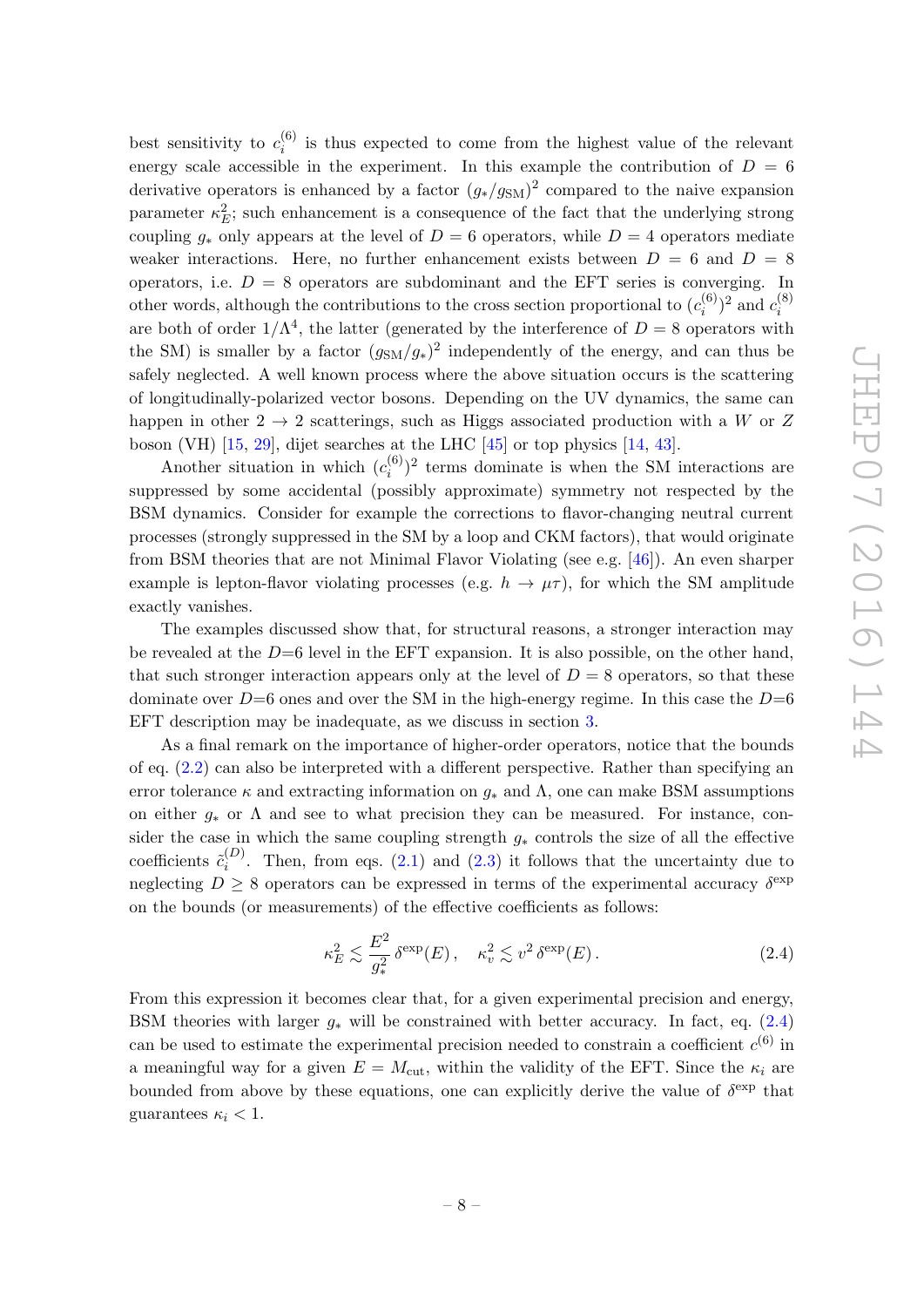#### <span id="page-9-0"></span>2.4 On the importance of loop corrections

So far our discussion was limited to tree-level effects of  $D = 6$  operators. The EFT can be consistently extended to an arbitrary loop order by computing observables perturbatively in the SM couplings. The corresponding series is controlled by the expansion parameter  $g_{\rm SM}^2/16\pi^2$ , which adds to the two EFT parameters  $\kappa_v^2$  and  $\kappa_E^2$  already discussed. One-loop effects of D=6 operators are formally suppressed by  $O(g_{\rm SM}^2/16\pi^2)$ , and are thus generally subleading compared to the tree-level contributions. Including loop corrections in the EFT context is, at present, less crucial than for a pure SM calculation. This is because the experimental precision is typically better than the magnitude of the SM loop corrections, therefore going beyond tree level in a SM calculation is essential to obtain a correct description of physical processes. In the case of the EFT, on the other hand, we are yet to observe any leading-order effect of higher-dimensional operators.

There do exist situations, however, where including NLO corrections may be important for obtaining an adequate description of physical processes in the EFT (see refs. [\[47,](#page-22-11) [48\]](#page-22-12) for an extended discussion). For example, it is well known that NLO QCD corrections to the SM predictions of certain processes at the LHC can be of order 1, and large k-factors are expected to apply to the EFT corrections as well. Another example is the one-loop Higgs corrections to electroweak precision observables. Since deviations of the Higgs couplings due to  $D=6$  operators can be relatively large (up to  $O(10\%)$ ) without conflicting with current experimental data, the 1-loop effects, in spite of the suppression factor, can be numerically important for observables measured with a per-mille precision [\[49–](#page-22-13)[51\]](#page-22-14). Similarly, fourfermion operators can contribute at one loop to the Higgs decays  $h \to b\bar{b}$  and  $h \to \tau\bar{\tau}$  and be effectively constrained by these processes, as recently pointed out in ref. [\[52\]](#page-23-0). Along the same lines, competitive indirect bounds on CP-violating operators can be obtained by considering their loop corrections (including operator mixing via RG evolution) to wellmeasured electromagnetic dipole observables [\[53](#page-23-1)[–56\]](#page-23-2).

More generally, 1-loop corrections are important if they stem from large coefficients and correct precisely measured observables whose tree-level contribution arises from smaller coefficients. The tree-level contribution of a  $D = 6$  operator may be suppressed, for example, because its coefficient is generated at the 1-loop level by the UV dynamics. In this case, both the 1-loop and tree-level contributions from  $D = 6$  operators would correspond to 1-loop processes in the UV theory. An example of this kind is the decay of the Higgs boson to two photons,  $h \to \gamma \gamma$ , which arises necessarily at the 1-loop level if the UV theory is minimally coupled (see ref. [\[6\]](#page-20-3) and the appendix of ref. [\[36\]](#page-22-3)) and perturbative. It is interesting to notice that the bulk of the 1-loop corrections from  $D = 6$ operators corresponds to the RG evolution of their coefficients [\[57](#page-23-3)[–59\]](#page-23-4). The remaining finite (threshold) corrections are instead usually smaller since they bear no logarithmic enhancement. Performing a fit in terms of the coefficients evaluated at the low-energy scale thus automatically re-sums their RG running from the new physics scale, hence the bulk of the 1-loop corrections. In this sense, as long as finite terms can be neglected, an explicit evaluation of the 1-loop insertions of  $D = 6$  operators is required only if the observables included in the fit are characterized by widely different energy scales, or if one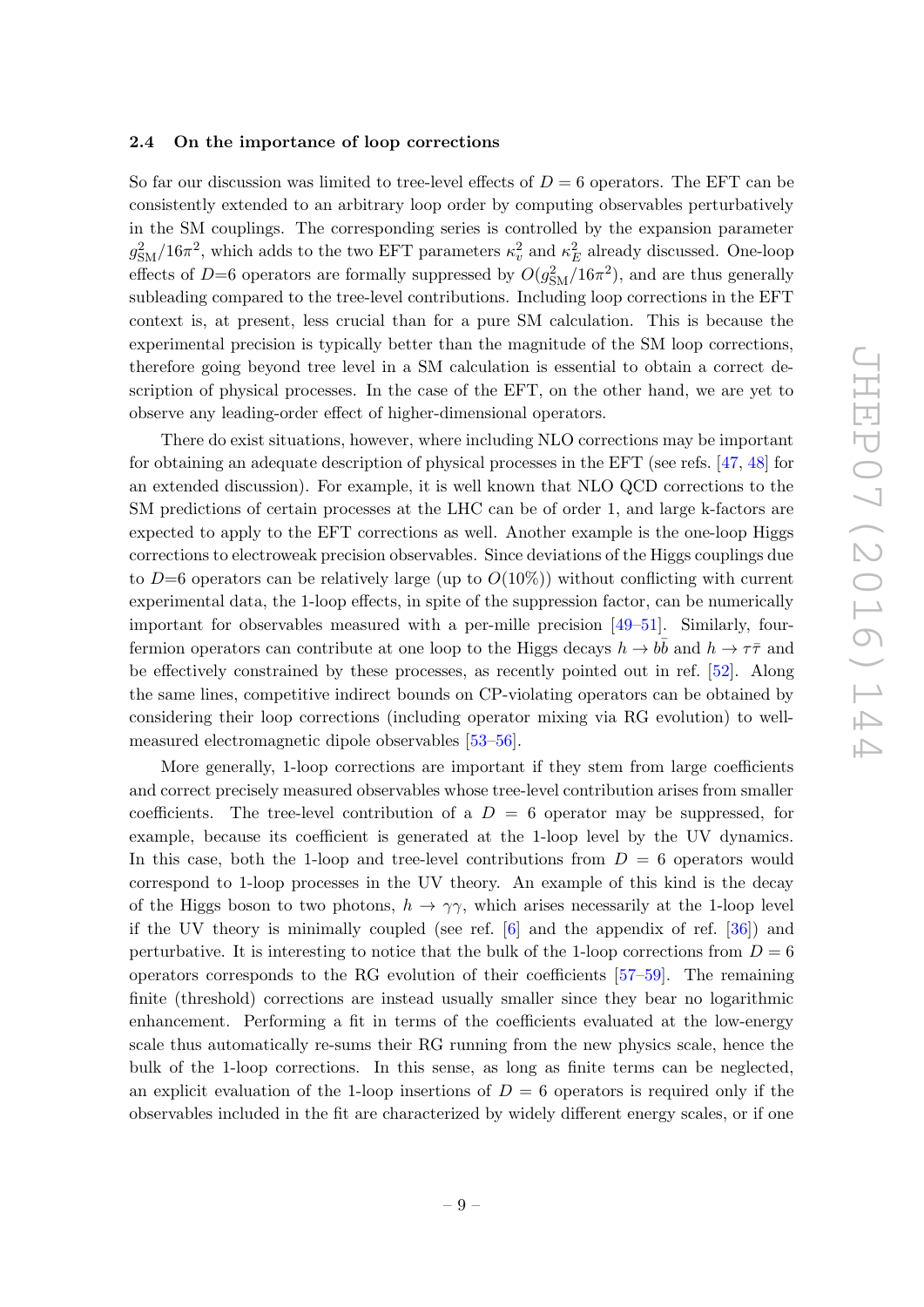wants to match to the UV theory at the high scale. The calculation of NLO effects in the context of the EFT is currently an active field of study, see for instance the recent papers in the last 15 months [\[18,](#page-21-1) [52,](#page-23-0) [57–](#page-23-3)[73\]](#page-24-0). As suggested by the above discussion, it is very important to identify all cases where 1-loop effects of  $D=6$  operators can be relevant.

Besides one-loop effects, it is sometimes also important to include corrections from real emission processes. In particular, including additional jets may be important when exclusive observables, i.e. quantities particularly sensitive to extra radiation, are studied. An example is given by the transverse momentum distribution of leptons in the process  $pp \to h \to VV \to 4\ell$ , for which NLO real emissions are known to give  $O(1)$  effects (see e.g. [\[74,](#page-24-1) [75\]](#page-24-2)).

To summarize, in this section we have discussed how using a power counting is required to assess the validity of an EFT truncated at the level of  $D=6$  operators and interpret the experimental results in terms of physical masses and couplings of the UV theory. From a practical point of view, the power counting allows one to estimate the relative importance of  $D=6$  and  $D=8$  operators (for instance deducing when  $\tilde{c}_i^{(6)} \simeq \tilde{c}_i^{(8)}$  $i^{(0)}$ ). This framework is particularly well suited to interpret the Higgs data at the LHC. One important observation from this discussion is that although the cut-off scale is an integral part of the EFT formulation, its value cannot be directly determined from low-energy experiments. In order to estimate its value and the range of validity of the EFT, results should be presented by the experimental collaborations as a function of the upper bounds, here collectively denoted with  $M_{\text{cut}}$ , on the kinematic variables that set the relevant energy of the process. For the purpose of estimating the validity of the EFT approach, it might be useful to compare the constraints obtained with and without including the quadratic contributions of  $D=6$  operators in the theoretical calculations of observables: significant differences between these two procedures will indicate that the results apply only in the case of strongly-coupled UV theories, where quadratic terms can give the dominant effect at large energies. Finally, notice that even in situations where it makes sense to expand the cross section at linear order in the coefficients of  $D=6$  operators, quadratic terms should always be retained in the calculation of the likelihood function, as we discuss in detail in the appendix.

# <span id="page-10-0"></span>3 Limitations of the  $D = 6$  EFT

The SM Lagrangian extended by  $D=6$  operators is an effective theory that captures the low-energy regime of a large class of models with new heavy particles. However, not every such model can be adequately approximated by truncating the EFT expansion at the  $D=6$ level. In this section we discuss these special cases where a more complicated approach is required.

As argued in section [2,](#page-3-0) generically one expects that the effect of  $D = 8$  operators is subleading compared to that of  $D = 6$  ones at energies  $E \ll \Lambda$ , with  $\Lambda \gg m_W$ . On the other hand, if  $E \sim \Lambda$ , the entire tower of operators  $(D=8, D=10, \text{ etc.})$  contributes, and the EFT expansion is not useful. Nevertheless, there are physical situations when  $D = 8$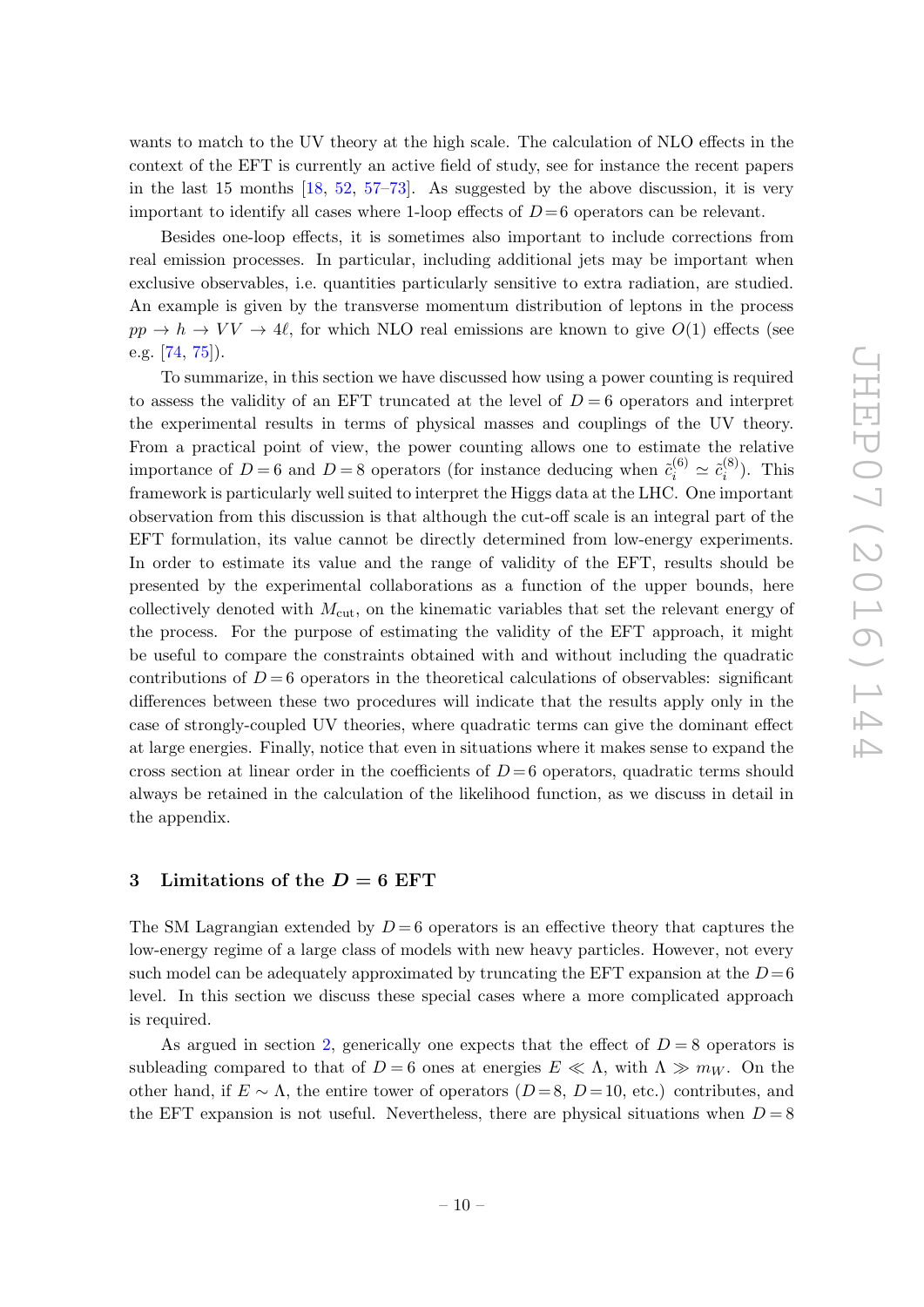operators can be relevant, despite the whole EFT expansion being convergent. We identify the following cases:

- Symmetries: as previously noticed, the contribution of  $D=8$  operators can be dominant if they mediate a strong interaction that does not appear at lower level in the EFT expansion. This happens if interactions generated by  $D = 6$  and  $D = 4$ operators remain weaker as a consequence of some (approximate) symmetry of the low-energy theory. An example of such situation occurs in models with a pseudo Nambu-Goldstone boson Higgs, where  $D = 6$  and  $D = 8$  operators contributing to Higgs pair production via gluon fusion are generated by different mechanisms [\[17\]](#page-21-6). The  $D=6$  operator  $|H|^2 G^a_{\mu\nu} G^{a,\mu\nu}$  is not invariant under the Higgs shift symmetry (which is part of the Goldstone symmetry) and its coefficient is proportional to the square of some small coupling that breaks it, see table [1.](#page-6-0) On the other hand, two D=8 operators with extra derivatives can be constructed  $(D_{\lambda}H^{\dagger}D^{\lambda}HG_{\mu\nu}^aG^{a,\mu\nu}$ and  $D^{\mu}H^{\dagger}D^{\nu}HG_{\mu\alpha}^{a}G_{\nu}^{a,\alpha}$  that respect the shift-symmetry and whose coefficients are therefore unsuppressed. As a consequence, in the energy range  $\Lambda \sqrt{\tilde{c}^{(6)}/\tilde{c}^{(8)}} < E < \Lambda$ the contribution from  $D=8$  operators dominates over that from  $D=6$  ones but the EFT expansion is still valid. Another example is given by theories where dipole interactions of  $SU(2)_L$  gauge bosons (i.e. those involving the field strength) are associated with a new strong coupling, while monopole interactions generated by covariant derivatives are weak  $[36]$ . The protecting symmetry in this case is a global  $SU(2)_L^{\text{global}} \times U(1)_{\text{local}}^3$  (as opposed to the local  $SU(2)_L$ ) which is obtained in the limit of vanishing weak gauge coupling. In these theories  $D=8$  operators give the leading contribution to scattering processes where the contribution from  $D = 6$  operators involve some weak coupling. For instance, the leading contribution to the scattering of transversely-polarized vector bosons comes from the dimension-8 operator  $W_{\mu\nu}^4$ . Similar conclusions also hold for fermions if they are identified with the goldstinos of N spontaneously-broken symmetries [\[76\]](#page-24-3). In this case the first interactions respecting supersymmetry arise at dimension 8 and include self interactions of the form  $\bar{\psi}^2 \partial^2 \psi^2$  [\[77\]](#page-24-4).
- Zero at leading order: for certain processes, contributions to the scattering amplitude from  $D=6$  operators vanish without any symmetry reason. If that is the case, the first non-trivial corrections appear only at the  $D=8$  level. One well known example is the s-channel production of neutral gauge boson pairs. Such a process does not occur in the SM nor in the  $D = 6$  EFT because triple gauge couplings of neutral gauge bosons arise only from  $D \geq 8$  operators [\[78\]](#page-24-5) (similar issues arises with certain combinations of charged triple gauge bosons [\[9\]](#page-20-9)). This category includes also  $2 \rightarrow 2$ scattering processes involving transverse gauge bosons, where, because of the helicity structure of the amplitudes, the dimension-6 operators do not interfere with the SM while the dimension-8 ones do [\[79\]](#page-24-6). Another example is the triple Higgs production by vector boson fusion whose energy-growing piece originates from  $D \geq 8$  operators only [\[80,](#page-24-7) [81\]](#page-24-8).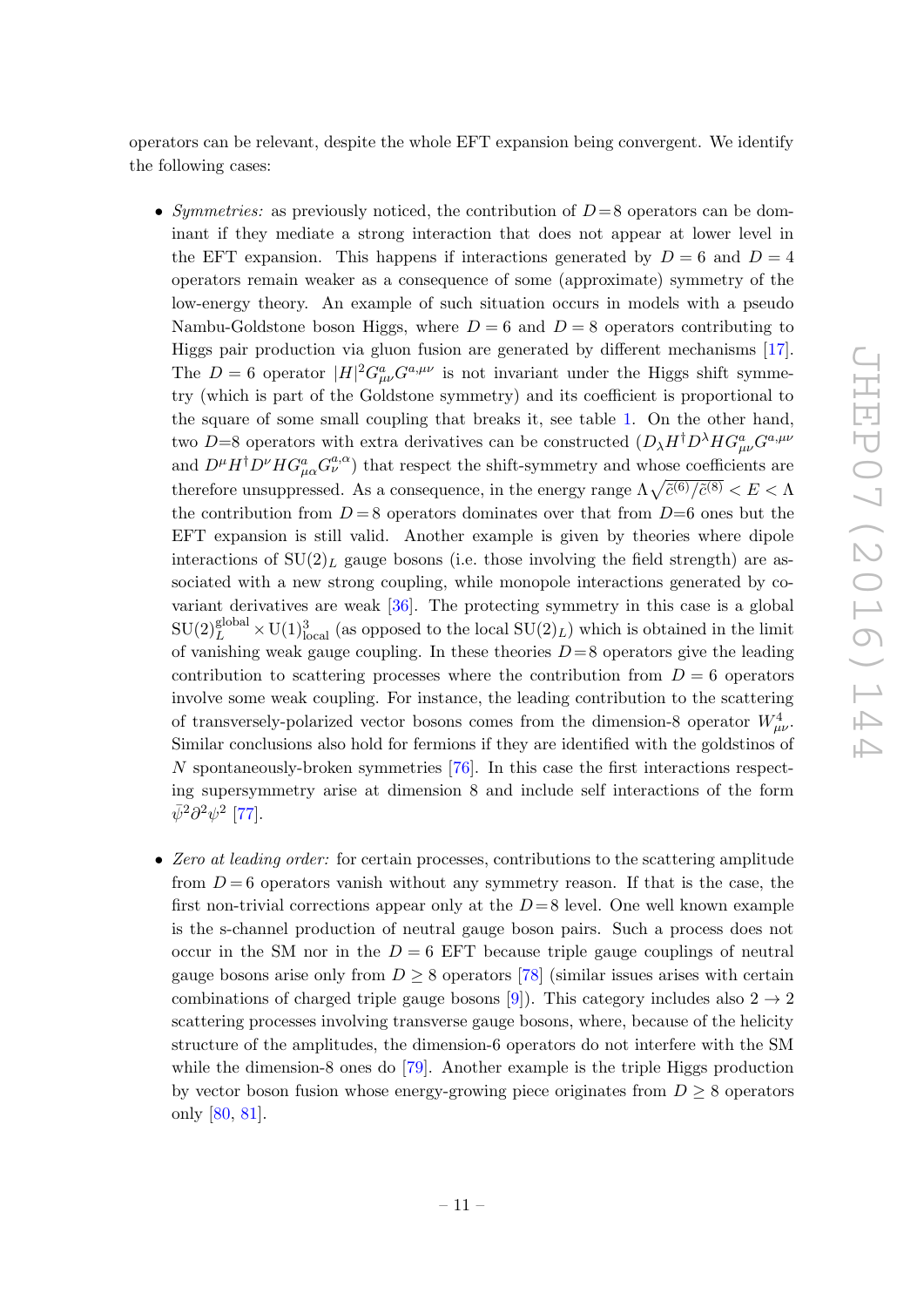- Selection rules inherited from the UV dynamics: approximate selection rules enhancing the contribution of  $D = 8$  operators relative to  $D = 6$  ones can arise in the low-energy theory as the consequence of symmetries (not acting on low-energy fields) or structural features of the UV dynamics. An example of this kind is given by a 5-dimensional theory with a light Kaluza-Klein (KK) graviton or radion, or, similarly, a 4-dimensional theory with a light dilaton. The KK graviton, the radion and the dilaton all couple to the stress-energy tensor, which has canonical dimension 4. The leading low-energy effects at tree level are thus encoded in  $D = 8$  operators, while  $D=6$  ones are generated only at the loop level.
- Fine-tuning: one can imagine a fine-tuned situation where integrating out the heavy states in the UV theory generates  $D = 6$  operators with coefficients that are accidentally much smaller than their naive estimate and much smaller than those of the D=8 operators,  $\tilde{c}_i^{(6)} \ll \tilde{c}_i^{(8)}$  $i<sup>(6)</sup>$ . In such a case, the EFT with only  $D=6$  operators will not correctly approximate the dynamics of the UV theory. By nature, naive dimensional analysis and simple power counting are just not suited when some parameters are accidentally small.

Notice that, contrary to the structural hierarchies described in the first two points, those from fine tuning or UV selection rules are in general not stable under Renormalization Group evolution in the UV theory. There might be special situation, however, in which the hierarchy in the coefficients at the matching scale is not spoiled by running down to low energies.<sup>[5](#page-12-0)</sup>

If any of the above mechanisms is at work,  $D = 8$  operators can give the leading correction to a given observable and should be included in the EFT description. Moreover, since the present experimental constraints on physics beyond the SM display a hierarchical structure (for example, electroweak precision observables were measured by LEP-1 with per-mille accuracy, while LHC Higgs observables are currently measured with an  $O(10\%)$ accuracy at best), in some explicit scenarios  $D = 8$  operators may be phenomenologically as important as  $D = 6$  ones to obtain information on the mass scale and the couplings of the UV theory (complete classifications of  $D=8$  operators have recently appeared in the literature, see refs. [\[91](#page-25-0)[–93\]](#page-25-1)).

In summary, there do exist physical situations where the inclusion of dimension-8 operators (on top of or instead of dimension-6 ones) is well motivated and where, nonetheless, the EFT expansion remains well defined. This does not mean, however, that introducing a complete set of  $D=8$  operators into EFT analyses is preferable in general. Such a framework would be utterly complicated, and, moreover, the existing experimental data do not contain enough information to lift the degeneracy between  $D=6$  and  $D=8$  operators. Instead, it is suggested to focus on the (already challenging) EFT with  $D=6$  operators and address case-by-case the special situations discussed above. Nevertheless, it is important to be aware of such special situations where a  $D=6$  truncated EFT fails. In these cases a consistent EFT description must obviously include dimension-8 operators, since these give the leading contribution.

<span id="page-12-0"></span> $5$ As an example consider the non-renormalization theorems [\[82,](#page-24-9) [83\]](#page-24-10) that lead to a specific structure of the 1-loop anomalous dimension matrix for dimension-6 operators [\[50,](#page-22-15) [84–](#page-24-11)[90\]](#page-25-2).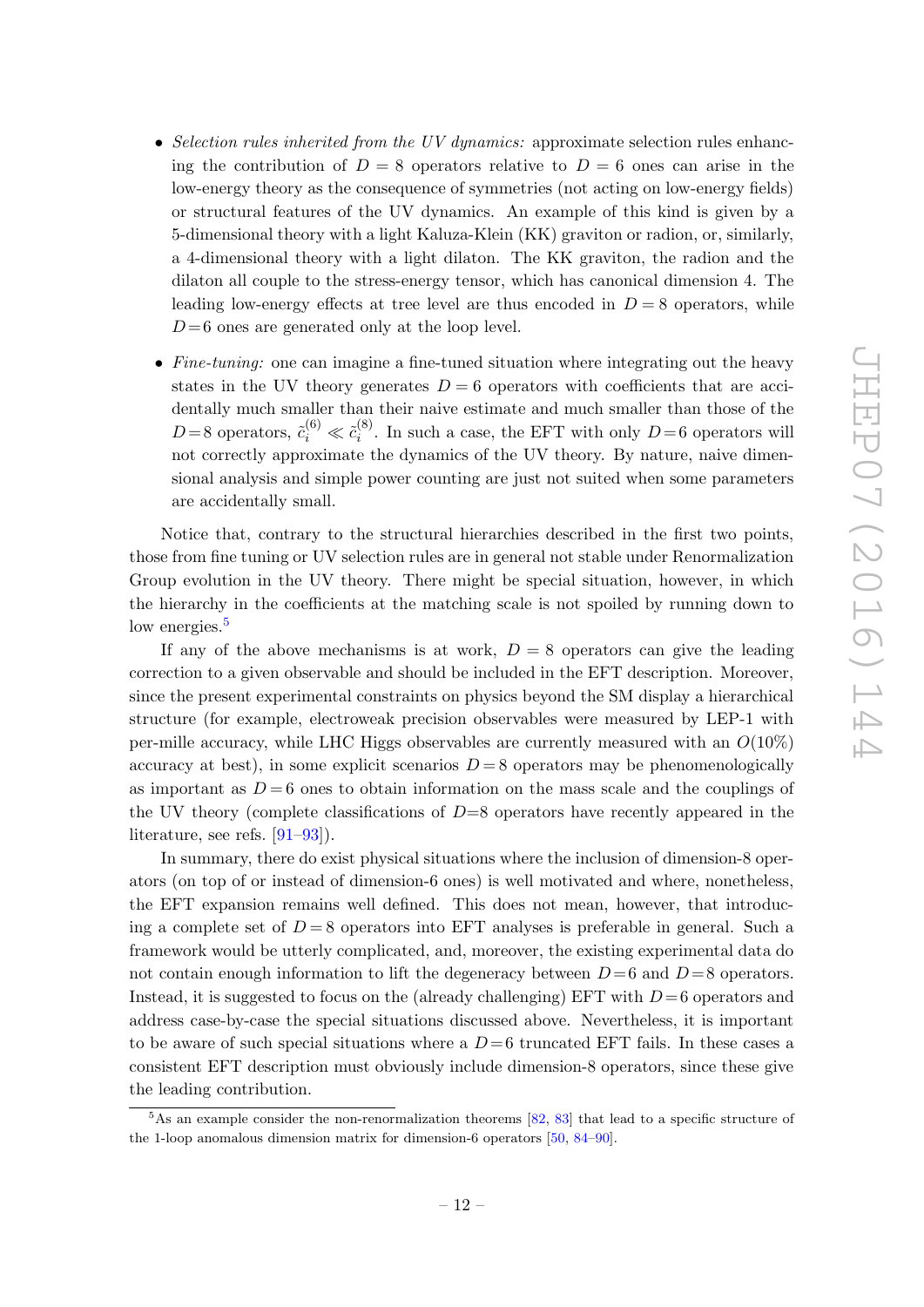## <span id="page-13-0"></span>4 An explicit example

In this section we illustrate our general arguments by comparing the predictions of the EFT and of a specific BSM model which reduces to that EFT at low energies. To this end we discuss the  $q\bar{q} \rightarrow Vh$  process at the LHC, along the lines of ref. [\[15\]](#page-21-7). The purpose of the example presented below is to demonstrate that, as in the Fermi theory, the knowledge of the  $D=6$  coefficients of an effective Lagrangian is not enough to determine the validity range of the EFT approximation. Therefore, the theoretical error incurred as a result of the truncation of the EFT Lagrangian cannot be quantified in a model-independent way.

We consider the SM extended by a triplet of vector bosons  $V^i_\mu$  with mass  $M_V$  transforming in the adjoint representation of the SM  $SU(2)_L$  symmetry. Its couplings to the SM fields are described by [\[94](#page-25-3)[–96\]](#page-25-4)

<span id="page-13-1"></span>
$$
\mathcal{L} \supset ig_H V^i_\mu H^\dagger \sigma^i \overleftrightarrow{D_\mu} H + g_q V^i_\mu \overline{q}_L \gamma_\mu \sigma^i q_L,\tag{4.1}
$$

where  $q_L = (u_L, d_L)$  is a doublet of the 1st generation left-handed quarks. In this model  $V^i_\mu$ couples to light quarks, the Higgs boson, and electroweak gauge bosons, and it contributes to the  $q\bar{q} \rightarrow Vh$  process at the LHC. Below the scale  $M_V$ , the vector resonances can be integrated out, giving rise to an EFT where the SM is extended by  $D = 6$  and higherdimensional operators. Thus,  $M_V$  plays the role of the EFT cut-off scale  $\Lambda$ . Using the language of the Higgs basis [\[97\]](#page-25-5), at the  $D=6$  level the EFT is described by the parameter  $\delta c_z$  (relative correction to the SM Higgs couplings to WW and ZZ) and  $\delta g_L^{Zq}$  (relative corrections to the  $Z$  and  $W$  boson couplings to left-handed quarks), plus other parameters that do not affect the  $q\bar{q} \rightarrow Vh$  process at tree level. The relevant EFT parameters are matched to those in the UV model as

<span id="page-13-2"></span>
$$
\delta c_z = -\frac{3v^2}{2M_V^2}g_H^2, \qquad [\delta g_L^{Zu}]_{11} = -[\delta g_L^{Zd}]_{11} = -\frac{v^2}{2M_V^2}g_Hg_q. \tag{4.2}
$$

When these parameters are non-zero, the EFT amplitude for the scattering  $q\bar{q} \rightarrow Vh$ with a longitudinal vector boson grows as the square of the partonic center-of-mass energy  $s \equiv M_{Wh}^2$  (the transverse amplitude grows instead linearly with the energy). Then, for a given value of the EFT parameters, the deviation from the SM prediction becomes larger. However, above a certain energy scale, the EFT may no longer approximate correctly the UV theory defined by eq. [\(4.1\)](#page-13-1), and as such an experimental constraint on the EFT parameters does not provide any information about the UV theory.

To illustrate this point, we compare the full and the effective descriptions of  $q\bar{q} \to W^+h$ for three benchmark points:

- Strongly coupled:  $M_V = 7 \text{ TeV}, g_H = -g_q = 1.75;$
- Moderately coupled:  $M_V = 2 \text{ TeV}, g_H = -g_q = 0.5;$
- Weakly coupled:  $M_V = 1 \,\text{TeV}, g_H = -g_q = 0.25$ .

All three benchmarks lead to the same EFT parameters at the  $D=6$  level. However, because  $M_V = \Lambda$  varies, these cases imply different validity ranges in the EFT. This is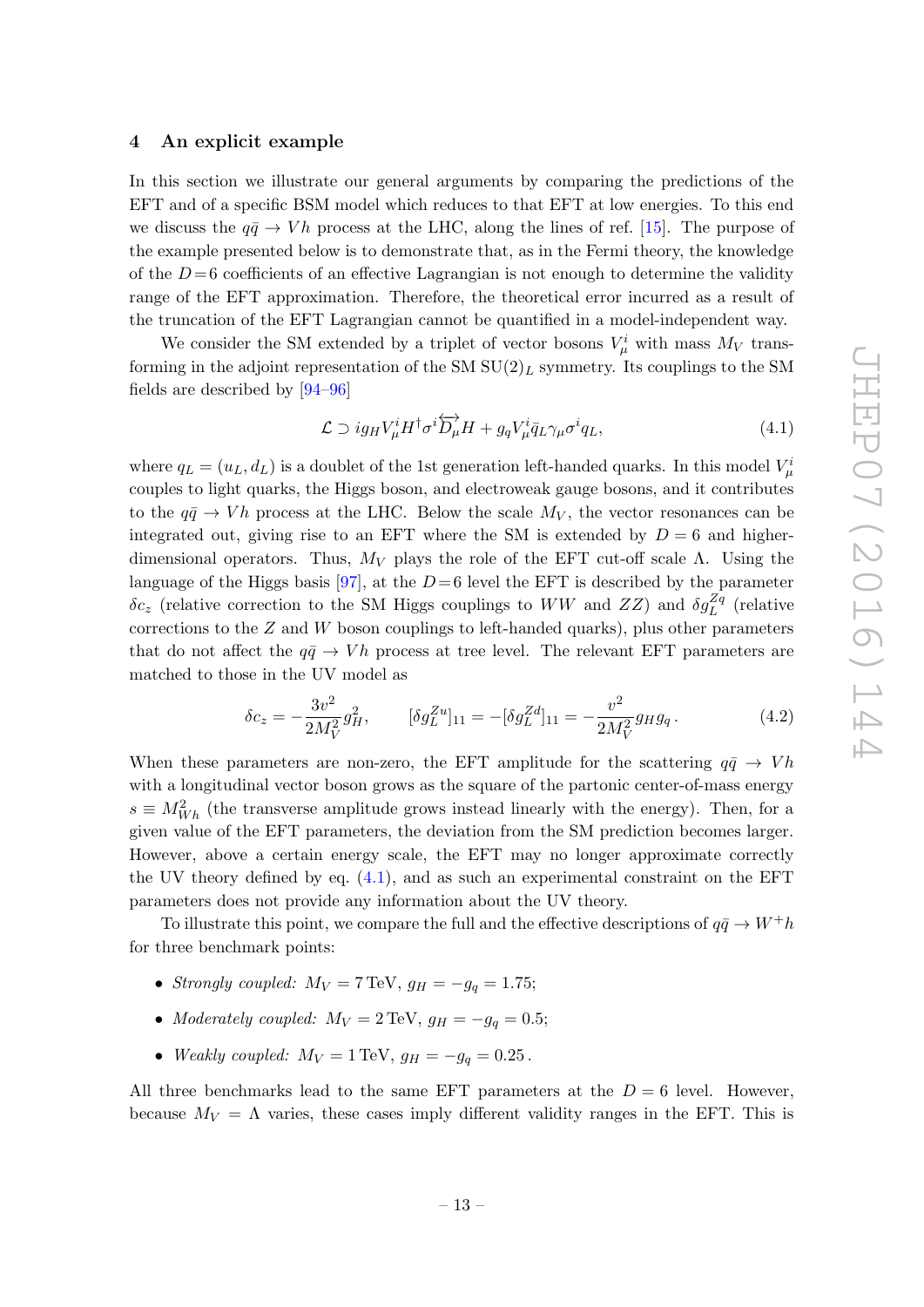

<span id="page-14-0"></span>**Figure 1.** Left: the partonic  $u\bar{d} \rightarrow W^+h$  cross section as a function of the center-of-mass energy of the parton collision. The black lines correspond to the  $SU(2)_L$  triplet model with  $M_V = 1 \text{ TeV}$ ,  $g_H = -g_q = 0.25$  (dashed),  $M_V = 2 \text{TeV}$ ,  $g_H = -g_q = 0.5$  (dotted), and  $M_V = 7 \text{TeV}$ , and  $g_H = -g_q = 1.75$  (solid). The corresponding EFT predictions are shown in the linear approximation (solid red), and when quadratic terms in  $D = 6$  parameters are included in the calculation of the cross section (solid purple). Right: theory error as a function of  $M_V$  (solid line). The error is defined to be the relative difference between the constraints on  $g_*^2 \equiv g_H^2 = g_q^2$  obtained by recasting the limits derived in the framework of a  $D=6$  EFT and those derived from the resonance model. The limits come from re-interpreting the hypothetical experimental constraints with  $M_{\text{cut}} = 3 \,\text{TeV}$ , as described in the text. The dotted line corresponds to the naive estimate  $(M_{\text{cut}}/M_V)^2$ .

illustrated in figure [1,](#page-14-0) where we show (in the left panel) the production cross section as a function of  $M_{Wh}$ , for both the full model and the EFT. While, as expected, in all cases the EFT description is valid near the production threshold, above a certain point  $M_{Wh}^{\text{max}}$ the EFT is no longer a good approximation of the UV theory. Clearly, the value of  $M_{Wh}^{\text{max}}$ is different in each case. For the moderately coupled case, it coincides with the energy at which the linear and quadratic EFT approximations diverge. From the EFT perspective, this happens because  $D = 8$  operators can no longer be neglected. However, for the strongly coupled case, the validity range extends beyond that point. In this case, it is the quadratic approximation that provides a good effective description of the UV theory. As discussed in the previous section, that is because, for strongly-coupled UV completions, the quadratic contribution from  $D=6$  operators dominates over that of  $D \geq 8$  operators in an energy range below the cutoff scale.

As an illustration of our discussion of setting limits on the EFT parameters and estimating the associated theoretical errors, consider the following example of an idealized measurement. Suppose an experiment makes the following measurement of the  $\sigma(u\bar d\to W^+h)$ cross section at different values of  $M_{Wh}$ :

| $M_{Wh}$ [TeV]   0.5     |                                                                                   |  |  |  |
|--------------------------|-----------------------------------------------------------------------------------|--|--|--|
| $\sigma/\sigma_{\rm SM}$ | $1 \pm 1.2$   $1 \pm 1.0$   $1 \pm 0.8$   $1 \pm 1.2$   $1 \pm 1.6$   $1 \pm 3.0$ |  |  |  |

This is meant to be a simple proxy for more realistic measurements at the LHC, for example measurements of a fiducial  $\sigma(pp \to W^+h)$  cross section in several bins of  $M_{Wh}$ . For simplicity, we assume that the errors are Gaussian and uncorrelated. These measurements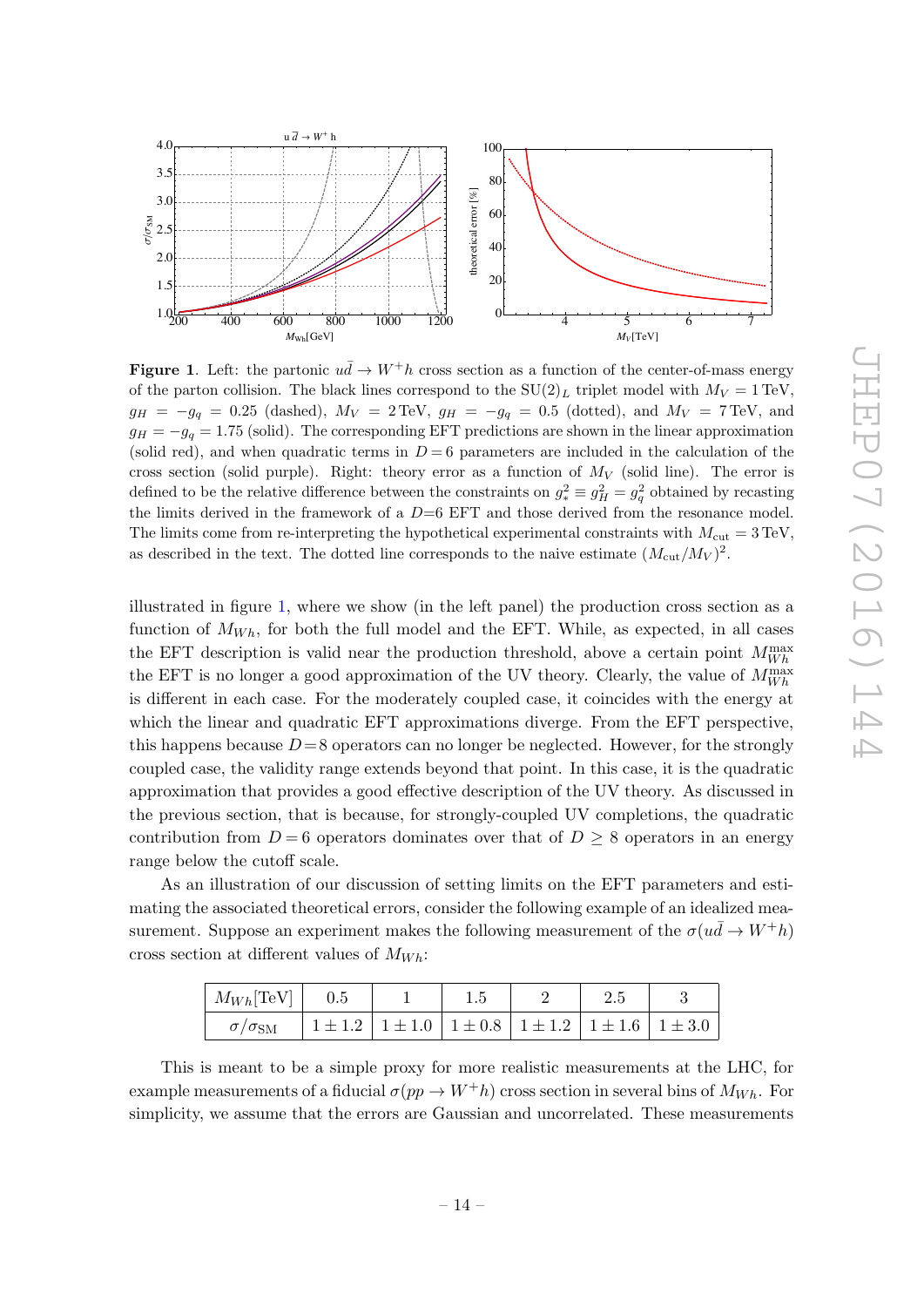

<span id="page-15-0"></span>Figure 2. Limits on the coupling strength  $g_* \equiv -g_H = g_q$  as a function of the resonance mass  $M_V$ . The solid and dashed red curves are obtained respectively from the vector resonance model and a naive analysis in terms of a  $D=6$  truncated EFT, including data from all energies. The dark (light) blue region corresponds instead to the bound derived from a consistent EFT analysis where only data with  $M_{Wh} < M_{\text{cut}} = \kappa M_V$  are used with  $\kappa = 0.5$  (1).

can be recast as constraints on  $D=6$  EFT parameters for different value of  $M_{\text{cut}}$ , identified in this case with the maximum  $M_{Wh}$  bin included in the analysis. For simplicity, in this discussion we only include  $\delta g_L^{Wq} \equiv [\delta g_L^{Zu}]_{11} - [\delta g_L^{Zd}]_{11}$  and ignore other EFT parameters (in general, a likelihood function in the multi-dimensional space of the EFT parameters should be quoted by experiments). Then the "measured" cross section is related to the EFT parameters by

$$
\frac{\sigma}{\sigma_{\text{SM}}} \approx \left(1 + 160 \,\delta g_L^{Wq} \frac{M_{Wh}^2}{\text{TeV}^2}\right)^2. \tag{4.3}
$$

Using this formula, one can recast the measurements of the cross section as confidence intervals on  $\delta g_L^{Wq}$ . Combining the  $M_{Wh}$  bins up to  $M_{\text{cut}}$ , one finds the following 95% confidence intervals:

| $M_{\text{cut}}[\text{TeV}]$   0.5                                                                                                                                                                                                                                                             |  |  |  |
|------------------------------------------------------------------------------------------------------------------------------------------------------------------------------------------------------------------------------------------------------------------------------------------------|--|--|--|
| $\left[ \begin{array}{c c} \delta g_L^{Wq} \times 10^3 & -20 \end{array} \right]$ [-70, 20] $\left[ \begin{array}{c c} -16.4 & -7.1.6 \end{array} \right]$ [-4.1,1.1] $\left[ \begin{array}{c} -2.7,0.8 \end{array} \right]$ [-2.2,0.7] $\left[ \begin{array}{c} -2.2,0.7 \end{array} \right]$ |  |  |  |

Suppose these constraints are the result of an experimental analysis. A theorist may try to interpret them as constraints on the vector resonance model with  $-g_q = g_H \equiv g_*$ using the map in eq. [\(4.2\)](#page-13-2). The larger  $M_{\text{cut}}$  is, the stronger the limit on  $g_*$  will be for a fixed  $M_V$ . For instance, by using the limits from the full dataset,  $M_{\text{cut}} = 3 \,\text{TeV}$ , one would obtain the constraint on  $g_*$  given by the dashed red line in figure [2.](#page-15-0) For large  $M_V$  this approximates well the limits obtained by fitting the full BSM model to the same dataset (solid red line). In other words, for  $M_V \gg 3 \text{ TeV}$  the theory error of the EFT is well under control, see the right panel in figure [1.](#page-14-0) However, the difference between the EFT and the true BSM limits increases as  $M_V$  decreases. For  $M_V \lesssim 3.5 \,\text{TeV}$ , as the resonance enters the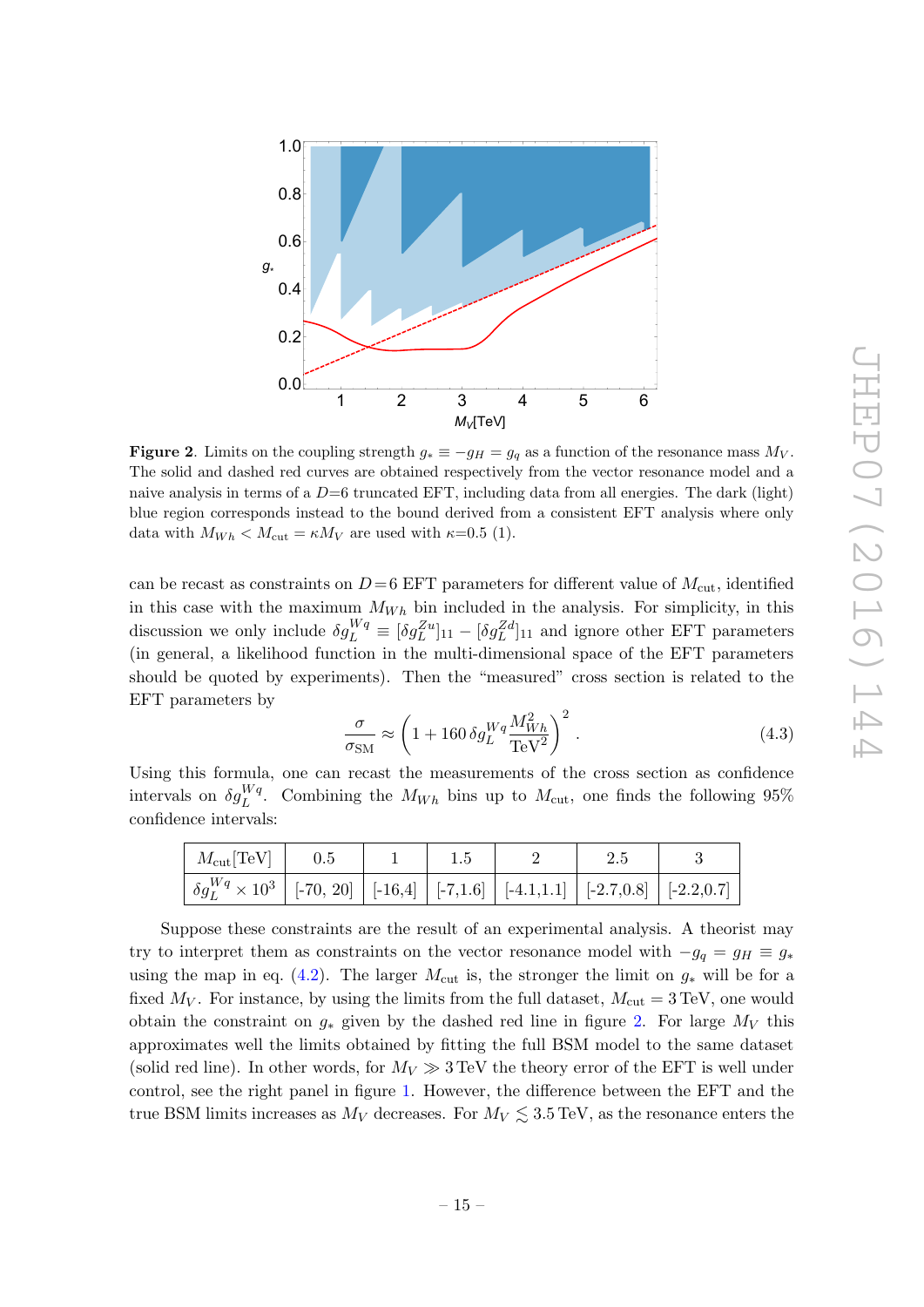experimental reach, the EFT limits have little to do with the true limits on the BSM theory; in other words the theory error explodes. However, it is still possible to obtain useful EFT limits in the low  $M_V$  regime if the experimental results are quoted as a function on  $M_{\text{cut}}$ . In that case, for a given  $M_V$ , one can set a limit on  $g_*$  using the data up to  $M_{\text{cut}} = \kappa M_V$ , as in eq. [\(2.2\)](#page-6-1). The exclusion obtained by such a procedure with  $\kappa = 0.5(1)$  is given by the dark (light) blue region in figure [2.](#page-15-0) Clearly, for  $M_V \gg 3 \text{ TeV}$  this procedure coincides with the usual EFT limit setting. On the other hand, for  $M_V \lesssim 3.5$  TeV it returns a consistent, though conservative limit on the resonance model. In other words, setting limits on  $g_*$  at a given  $M_V$  by using only the bins below  $\kappa M_V$  allows one to keep the error constant and of order  $\sim \kappa^2$  even in the region at low  $M_V$  where it would otherwise blow up. Notice that the fact that the EFT constraint obtained with the full dataset (dashed line) matches the corresponding one in the exact theory (solid line) at  $M_V \approx 1.5 \,\text{TeV}$  is a mere accident of the multi-bin analysis: for this value of  $M_V$ , the limit in the full model is dominated by the bin at  $M_{Wh} = 1.5 \text{ TeV}$ , while that in the EFT is dominated by the highest bin at  $M_{Wh} = 3 \text{ TeV}$ . As a matter of fact, the EFT limit is inconsistent for  $M_V < 3 \text{ TeV}$  and it gives an over optimistic exclusion in the region of very small resonance masses.

# <span id="page-16-0"></span>5 Summary

In this note we have discussed the validity of an EFT where the SM is extended by  $D=6$ operators. We have emphasized that the validity range cannot be determined using only low-energy information. The reason is that, while the EFT is valid up to energies of order of the mass  $\Lambda$  of the new particles, low-energy observables depend on the combinations  $\tilde{c}^{(6)}/\Lambda^2$ , where the coefficient  $\tilde{c}^{(6)}$  is a function of the couplings of the UV theory. We have pointed out that only when a particular power counting is adopted, for example the  $g_*$ -scaling discussed in this note, can the contributions from  $D = 6$  and  $D = 8$  operators be estimated in a bottom-up approach, and the error associated with the series truncation be established. In particular, the power counting is necessary to estimate the range of variation of the effective coefficients and to identify when departures from the SM can be sizable, possibly bigger than the SM itself, compatibly with the EFT expansion.

The correction to a given observable from  $D=8$  derivative operators may be estimated to be of order  $({\tilde{c}}^{(8)}/\tilde{c}^{(6)}) (E/\Lambda)^2$  relative to that from  $D=6$  operators, where E is the relevant energy of the process. The size of this effect depends on the dynamical features of the UV theory, i.e. on the value of  $\tilde{c}^{(6)}$  and  $\tilde{c}^{(8)}$ . In section [2.3](#page-7-0) we have discussed the physical conditions determining the relative hierarchy among the effective coefficients. When the hierarchy between the  $D = 6$  and  $D = 8$  effective coefficients is entirely dictated by their scaling with  $\Lambda$  (so that  $\tilde{c}^{(8)} \approx \tilde{c}^{(6)}$ ), the energy at which the EFT breaks down coincides with the scale at which  $D = 8$  and higher-dimensional operators become as important as  $D=6$  ones. Conversely, when the EFT expansion is well convergent at the LHC energies, the effects of  $D=8$  operators can be neglected. Operators with more powers of the Higgs fields give relative corrections of order  $({\tilde{c}}^{(8)}/\tilde{c}^{(6)})(v/\Lambda)^2$ , so that the validity of this second expansion does not depend on the energy of the process.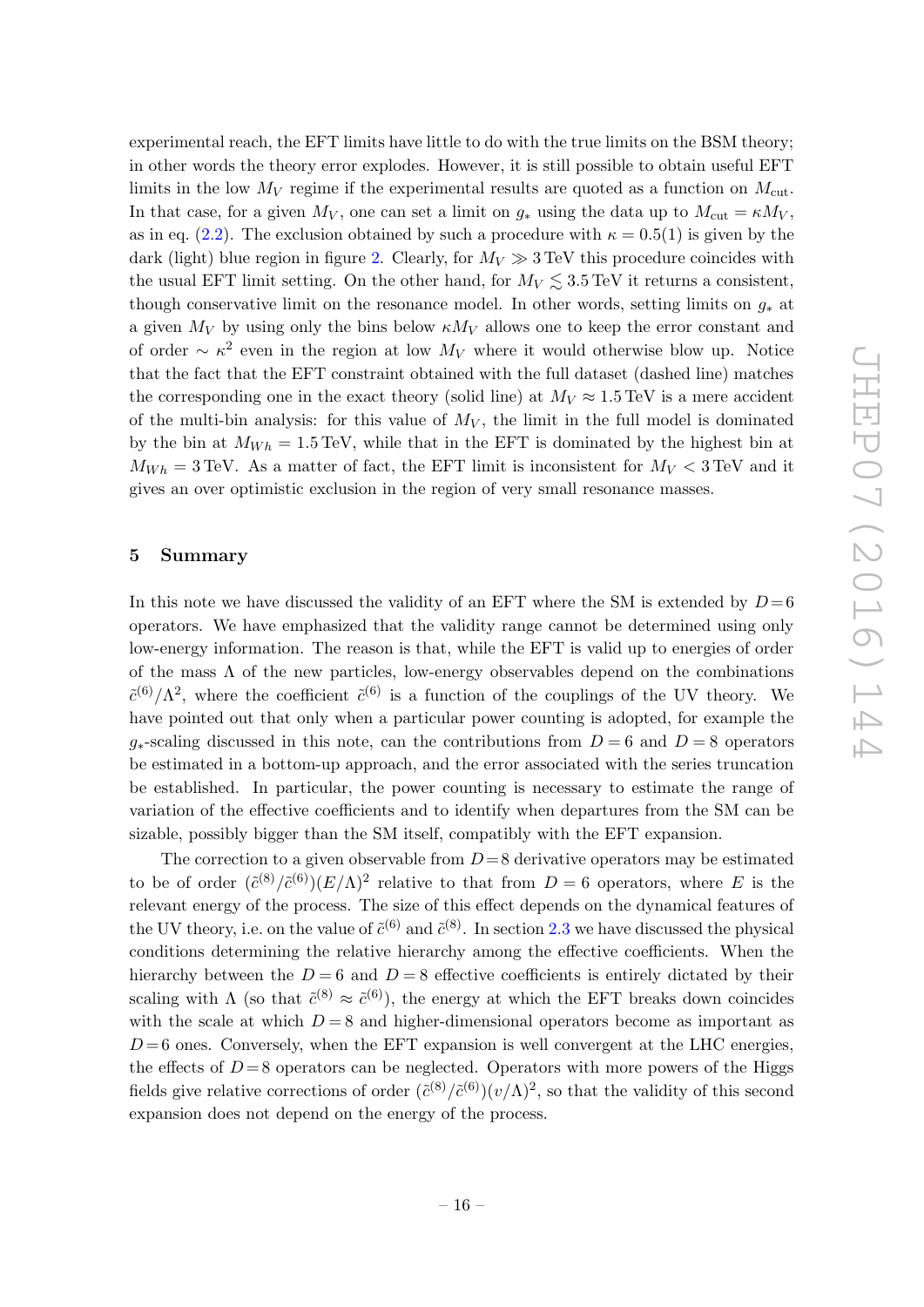Exceptions from this rule, in the form  $\tilde{c}^{(8)} \gg \tilde{c}^{(6)}$ , may arise in a controlled way as a consequence of symmetries and selection rules or for certain well-defined classes of processes, as we discussed in section [3.](#page-10-0) In these cases the  $D = 8$  operators may give the leading correction at high energies and must be included to obtain a proper EFT description. The inclusion of  $D = 8$  operators in experimental analyses is justified only when dealing with these special cases, and would represent an inefficient strategy in a generic situation.

Similar issues regarding the validity of the expansion may arise also in the context of LHC pseudo-observables. In refs. [\[13,](#page-20-7) [98\]](#page-25-6), pseudo-observables are defined as form factors parametrizing amplitudes of physical processes subject to constraints from Lorentz invariance (see also ref. [\[18\]](#page-21-1)). These form factors are expanded in powers of kinematical invariants of the process around the known poles of SM particles, assuming poles from BSM particles are absent in the relevant energy regime. Such energy expansion is analog to the derivative expansion in the EFT, and a discussion parallel to the one presented in this note can be done about its validity. In particular, estimating the relative importance of the neglected higher-order terms always requires making assumptions on the UV theory, similarly to the EFT case.

Besides discussing the range of validity of the EFT description, we have also identified situations where 1-loop insertions of  $D = 6$  operators or higher-order real emissions can give a large effect and need to be included (see section  $(2.4)$ ). At the practical level, if the size of some of the effective coefficients is constrained much less strongly (or measured to be much larger) than others, then it is possible that 1-loop effects mediated by these coefficients may be large.

If no large deviations from the SM are observed at the LHC Run-2, stronger constraints on  $D=6$  operators can be set. As we discussed, this will extend the EFT validity range to a larger class of UV theories (i.e. those with smaller  $c^{(6)}$ ) and leave less room for contributions of  $D = 8$  operators. As a consequence, the internal consistency and the validity range of the LO  $D = 6$  $D = 6$  EFT will increase.<sup>6</sup> In this regard, a different conclusion was reached by the authors of refs. [\[11,](#page-20-6) [18\]](#page-21-1), although the discussion on the sources of theoretical errors presented in these papers agrees with ours. We believe that the discrepancy is due to different assumptions on the underlying UV theory. In particular, refs. [\[11,](#page-20-6) [18\]](#page-21-1) discuss a situation in which both  $\Lambda$  and  $c^{(6)}$  are small, while  $c^{(8)}$  is sizable. In our perspective this situation, rather than being generic, corresponds to one of the special cases discussed in section [3.](#page-10-0)

If, on the other hand, deviations from the SM are observed at the LHC Run-2, efforts to include EFT loop corrections and to estimate the effects of  $D > 6$  operators will be crucial to better characterize the underlying UV theory. Notice that even in the case in which new particles are discovered in the next LHC runs, the EFT approach and the results presented here still remain useful. It may be indeed convenient to describe processes below the new physics threshold in terms of few effective operators rather than the full set of

<span id="page-17-0"></span> $6$ The validity range can also be improved by means of a global analysis combining different measurements, which often lifts flat directions in the parameter space [\[99,](#page-25-7) [100\]](#page-25-8) and leads to stronger constraints on  $D = 6$ effective coefficients, see e.g. [\[101,](#page-25-9) [102\]](#page-25-10).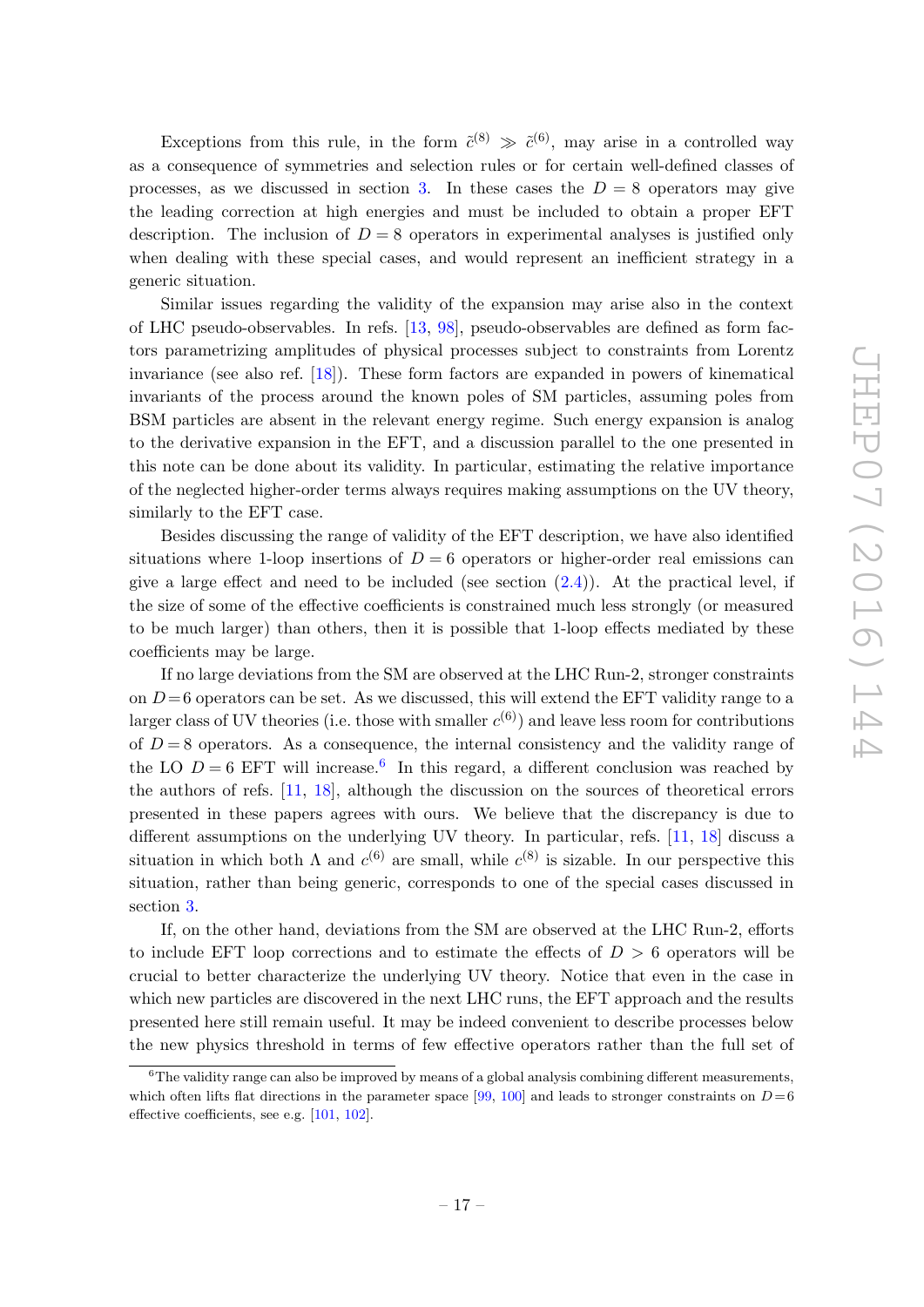new particles. Such low-energy studies can precisely extract properties of the SM fields and at the same time measure the coefficients of the effective operators, generated by the new heavy resonances. Predictions in term of the full spectrum of new particles would instead rely on the knowledge of their masses and couplings, which have to be extracted from high-energy data and might not be precisely determined.

Most of the discussion in this note is relevant at the level of the interpretation of the EFT results, rather than at the level of experimental measurements. However, there are also practical conclusions for experiments. We have proposed a concrete strategy to extract bounds on (or determine) the effective coefficients of  $D=6$  operators in a way which is automatically consistent with the EFT expansion. This requires reporting the experimental results as functions of the upper cuts (here collectively denoted by  $M_{\text{cut}}$ ) on the kinematic variables, such as transverse momenta or invariant masses, that set the relevant energy scale of the process. This is especially important for hadron collider experiments, such as those performed at the LHC, where collisions probe a wide range of energy scales. In general, knowledge of the experimental results as a function of  $M_{\text{cut}}$  allows one to constrain a larger class of theories beyond the SM in a larger range of their parameter space. An explicit example illustrating our procedure was given in section [4.](#page-13-0) As a quicker (though less complete) way to get an indication on the validity range of the EFT description, it is also useful to present the experimental results both with and without the contributions to the measured cross sections and decay widths that are quadratic in the effective coefficients. This gives an indication on whether the constraints only apply to strongly-interacting UV theories or they extend also to weakly-coupled ones. Notice that even in situations where it makes sense to expand the cross section at linear order in the coefficients of  $D=6$  operators, quadratic terms should always be retained in the calculation of the likelihood function, as we show in the appendix. Other frameworks to present the results, as for example the template cross-sections, should also be pursued in parallel, as they may address some of the special situations discussed in this note. Finally, given its model-dependency, we suggest to report the estimated uncertainty on the results implied by the EFT truncation separately from the other errors, and to clearly state on which assumptions the estimate is based.

A concluding comment is in order when it comes to constrain explicit models from the bounds derived in an EFT analysis of the data. Although EFT analyses aim at a global fit with all the operators included, it is important to ensure that the reported results are complete enough to later consider more specific scenarios where one can focus on a smaller set of operators. Reporting the full likehood function, or at the very least the correlation matrix, would be a way to address this issue.

## Acknowledgments

We acknowledge comments and feedback from the participants of the LHCHXSWG and in particular from Christoph Englert, Ayres Freitas, Martín González-Alonso, Admir Greljo, Fabio Maltoni, Aneesh Manohar, David Marzocca, Jose-Miguel No, Alex Pomarol, Frank Tackmann. R.C. and F.R. would like to thank Riccardo Rattazzi for useful discus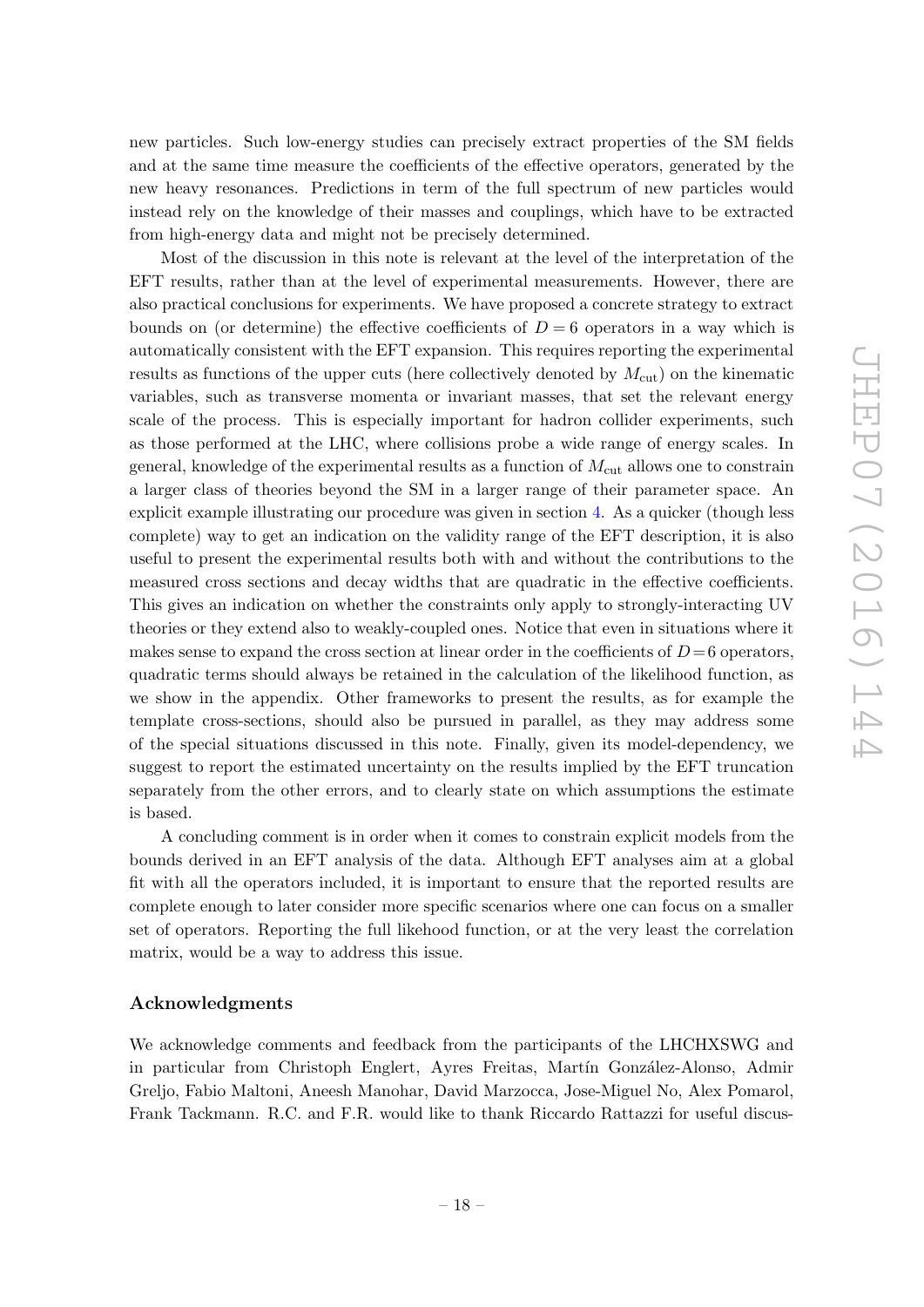sions and suggestions. The research of F.G. is supported by a Marie Curie Intra European Fellowship within the 7th European Community Framework Programme (grant no. PIEF-GA-2013-628224). C.G. is supported by the European Commission through the Marie Curie Career Integration Grant 631962 and by the Helmholtz Association. The work of R.C. is partly supported by the ERC Advanced Grant No. 267985 Electroweak Symmetry Breaking, Flavour and Dark Matter: One Solution for Three Mysteries (DaMeSyFla).

# <span id="page-19-0"></span>A  $D = 6$  versus  $D = 8$  contributions to the likelyhood

In this appendix we discuss one technical issue regarding the contribution of  $D = 6$  and  $D = 8$  coefficients to the likelihood used to derive the results. We have seen that when the UV theory is strongly coupled and the deviations from the SM are large, the  $D=6$ squared terms dominates the cross section, while  $D=8$  ones are suppressed by a ratio of weak to strong couplings. The same holds true in computing the likelihood of course. If instead the deviations from the SM predictions are small,<sup>[7](#page-19-1)</sup> the  $D=6$  quadratic terms can be neglected in the cross section but should be retained in the likelihood. This can be easily seen as follows. A cross section  $\sigma$  (or any other experimentally measured observable) can be schematically written as

<span id="page-19-3"></span><span id="page-19-2"></span>
$$
\sigma \simeq \sigma_{\rm SM} \left( 1 + 2 \frac{\delta^{(6)}}{A_{\rm SM}} \tilde{c}^{(6)} + 2 \frac{\delta^{(8)}}{A_{\rm SM}} \tilde{c}^{(8)} + \left( \frac{\delta^{(6)}}{A_{\rm SM}} \tilde{c}^{(6)} \right)^2 + \cdots \right) \tag{A.1}
$$

where  $A_{\text{SM}}$  and  $\sigma_{\text{SM}}$  denote, respectively, the SM amplitude and SM cross section, while  $\delta^{(6)} \sim O(E^2/\Lambda^2)$ , and  $\delta^{(8)} \sim O(E^4/\Lambda^4)$  parametrize the effect of higher-dimensional operators. As before we make use of the dimensionless coefficients  $\tilde{c}_i^{(6)} = c_i^{(6)} \Lambda^2$ ,  $\tilde{c}_i^{(8)} = c_i^{(8)} \Lambda^4$ . We have shown terms up to  $O(1/\Lambda^4)$ , denoting those further suppressed with the dots. The  $\chi^2$  function (again, schematically) has the form:

$$
\chi^2 \propto (\sigma - \sigma_{\text{exp}})^2 = (\sigma_{\text{SM}} - \sigma_{\text{exp}})^2 + 4\sigma_{\text{SM}} (\sigma_{\text{SM}} - \sigma_{\text{exp}}) \frac{\delta^{(6)}}{A_{\text{SM}}} \tilde{c}^{(6)} + 4\sigma_{\text{SM}}^2 \left(\frac{\delta^{(6)}}{A_{\text{SM}}} \tilde{c}^{(6)}\right)^2
$$

$$
+ 2\sigma_{\text{SM}} (\sigma_{\text{SM}} - \sigma_{\text{exp}}) \left(2\frac{\delta^{(8)}}{A_{\text{SM}}} \tilde{c}^{(8)} + \left(\frac{\delta^{(6)}}{A_{\text{SM}}} \tilde{c}^{(6)}\right)^2\right) + \cdots, \qquad (A.2)
$$

where  $\sigma_{\text{exp}}$  is the experimentally measured value of the cross section, and the dots stand for  $O(1/\Lambda^6)$  terms. Neglecting the last two terms in eq. [\(A.1\)](#page-19-2) corresponds to dropping the second line of eq.  $(A.2)$ . The dimension-8 term in the second line enters formally at the same order  $1/\Lambda^4$  as the one proportional to  $({\tilde{c}}^{(6)})^2$  in the first line, but it can be always neglected within the EFT validity regime where  $\tilde{c}^{(6)} \gg \tilde{c}^{(8)} E^2/\Lambda^2$ . Indeed, under the assumption of small deviations from the SM prediction, the multiplicative factor  $(\sigma_{SM} - \sigma_{\rm exp})$  is small and effectively scales like  $1/\Lambda^2$ . Similarly, the  $({\tilde{c}}^{(6)})^2$  term in the second line is multiplied by  $(\sigma_{\text{SM}} - \sigma_{\text{exp}})$  and can be neglected in this regime. On the contrary, the  $({\tilde{c}}^{(6)})^2$  term in

<span id="page-19-1"></span><sup>&</sup>lt;sup>7</sup>This can occur either because the UV theory is weakly coupled or because, despite strong coupling, the new physics scale is much higher than the energy probed by the experiment, i.e.,  $\Lambda \gg 4\pi\sqrt{\hat{s}_{\text{max}}}$ .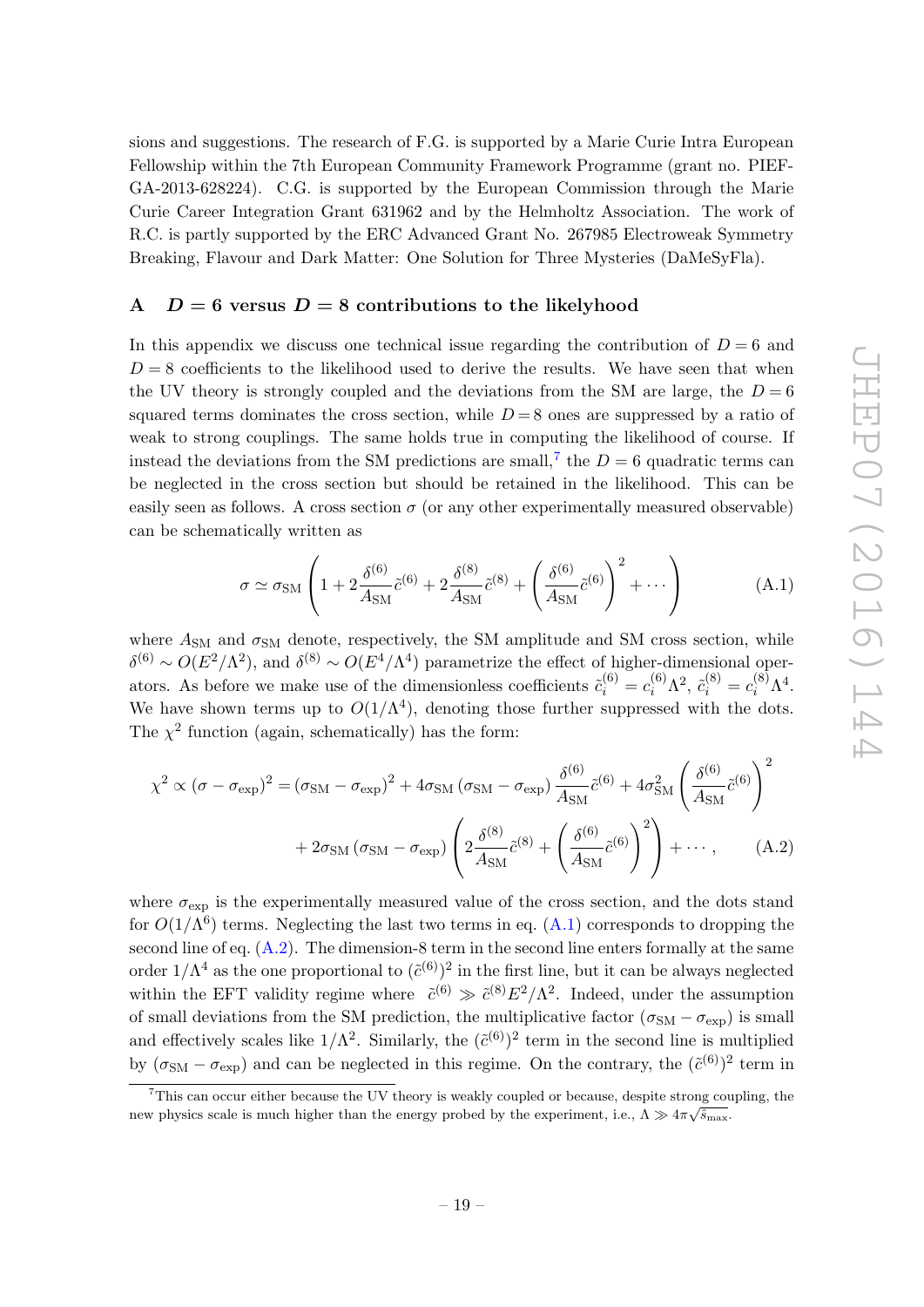the first line is not suppressed and in fact it should be retained to ensure that the  $\chi^2$  has a local minimum. It is also easy to show that including the term proportional to  $\tilde{c}^{(8)}$  affects the best fit value of  $\tilde{c}^{(6)}$  only by an amount of  $O(E^2/\Lambda^2)$ .<sup>[8](#page-20-11)</sup> We thus conclude that while dimension-8 operators can be neglected, square terms from  $D = 6$  should be retained.

Open Access. This article is distributed under the terms of the Creative Commons Attribution License [\(CC-BY 4.0\)](http://creativecommons.org/licenses/by/4.0/), which permits any use, distribution and reproduction in any medium, provided the original author(s) and source are credited.

## References

- <span id="page-20-0"></span>[1] W. Buchmüller and D. Wyler, *Effective lagrangian analysis of new interactions and flavor* conservation, [Nucl. Phys.](http://dx.doi.org/10.1016/0550-3213(86)90262-2)  $\bf{B}$  268 (1986) 621 [IN[SPIRE](http://inspirehep.net/search?p=find+J+%22Nucl.Phys.,B268,621%22)].
- [2] K. Hagiwara, S. Ishihara, R. Szalapski and D. Zeppenfeld, Low-energy effects of new interactions in the electroweak boson sector, Phys. Rev.  $\bf{D}$  48 [\(1993\) 2182](http://dx.doi.org/10.1103/PhysRevD.48.2182) [IN[SPIRE](http://inspirehep.net/search?p=find+J+%22Phys.Rev.,D48,2182%22)].
- <span id="page-20-1"></span>[3] B. Grzadkowski, M. Iskrzynski, M. Misiak and J. Rosiek, Dimension-six terms in the standard model lagrangian, JHEP 10 [\(2010\) 085](http://dx.doi.org/10.1007/JHEP10(2010)085) [[arXiv:1008.4884](http://arxiv.org/abs/1008.4884)] [IN[SPIRE](http://inspirehep.net/search?p=find+EPRINT+arXiv:1008.4884)].
- <span id="page-20-2"></span>[4] M.A. Luty, Naive dimensional analysis and supersymmetry, Phys. Rev. D 57 [\(1998\) 1531](http://dx.doi.org/10.1103/PhysRevD.57.1531) [[hep-ph/9706235](http://arxiv.org/abs/hep-ph/9706235)] [IN[SPIRE](http://inspirehep.net/search?p=find+EPRINT+hep-ph/9706235)].
- <span id="page-20-10"></span>[5] A.G. Cohen, D.B. Kaplan and A.E. Nelson, Counting 4 pis in strongly coupled supersymmetry, [Phys. Lett.](http://dx.doi.org/10.1016/S0370-2693(97)00995-7) **B 412** (1997) 301 [[hep-ph/9706275](http://arxiv.org/abs/hep-ph/9706275)] [IN[SPIRE](http://inspirehep.net/search?p=find+EPRINT+hep-ph/9706275)].
- <span id="page-20-3"></span>[6] G.F. Giudice, C. Grojean, A. Pomarol and R. Rattazzi, The strongly-interacting light Higgs, JHEP 06 [\(2007\) 045](http://dx.doi.org/10.1088/1126-6708/2007/06/045) [[hep-ph/0703164](http://arxiv.org/abs/hep-ph/0703164)] [IN[SPIRE](http://inspirehep.net/search?p=find+EPRINT+hep-ph/0703164)].
- <span id="page-20-4"></span>[7] A. Pomarol, Higgs physics, talk given at 2014 European School of High-Energy Physics (ESHEP 2014), June 18–July 1, Garderen, The Netherlands (2014), [arXiv:1412.4410](http://arxiv.org/abs/1412.4410) [IN[SPIRE](http://inspirehep.net/search?p=find+EPRINT+arXiv:1412.4410)].
- <span id="page-20-5"></span>[8] G. Panico and A. Wulzer, The composite Nambu-Goldstone Higgs, [Lect. Notes Phys.](http://dx.doi.org/10.1007/978-3-319-22617-0) 913 [\(2016\) 1](http://dx.doi.org/10.1007/978-3-319-22617-0) [[arXiv:1506.01961](http://arxiv.org/abs/1506.01961)].
- <span id="page-20-9"></span>[9] C. Arzt, M.B. Einhorn and J. Wudka, Patterns of deviation from the standard model, [Nucl.](http://dx.doi.org/10.1016/0550-3213(94)00336-D) Phys. **B 433** [\(1995\) 41](http://dx.doi.org/10.1016/0550-3213(94)00336-D) [[hep-ph/9405214](http://arxiv.org/abs/hep-ph/9405214)] [IN[SPIRE](http://inspirehep.net/search?p=find+EPRINT+hep-ph/9405214)].
- <span id="page-20-8"></span>[10] M.B. Einhorn and J. Wudka, *The bases of effective field theories*, *[Nucl. Phys.](http://dx.doi.org/10.1016/j.nuclphysb.2013.08.023)* **B 876** (2013) [556](http://dx.doi.org/10.1016/j.nuclphysb.2013.08.023) [[arXiv:1307.0478](http://arxiv.org/abs/1307.0478)] [IN[SPIRE](http://inspirehep.net/search?p=find+EPRINT+arXiv:1307.0478)].
- <span id="page-20-6"></span>[11] L. Berthier and M. Trott, Towards consistent electroweak precision data constraints in the SMEFT, JHEP 05 [\(2015\) 024](http://dx.doi.org/10.1007/JHEP05(2015)024) [[arXiv:1502.02570](http://arxiv.org/abs/1502.02570)] [IN[SPIRE](http://inspirehep.net/search?p=find+EPRINT+arXiv:1502.02570)].
- [12] L. Berthier and M. Trott, Consistent constraints on the standard model effective field theory, JHEP 02 [\(2016\) 069](http://dx.doi.org/10.1007/JHEP02(2016)069) [[arXiv:1508.05060](http://arxiv.org/abs/1508.05060)] [IN[SPIRE](http://inspirehep.net/search?p=find+EPRINT+arXiv:1508.05060)].
- <span id="page-20-7"></span>[13] A. Greljo, G. Isidori, J.M. Lindert and D. Marzocca, Pseudo-observables in electroweak Higgs production, [Eur. Phys. J.](http://dx.doi.org/10.1140/epjc/s10052-016-4000-5) C 76 (2016) 158 [[arXiv:1512.06135](http://arxiv.org/abs/1512.06135)] [IN[SPIRE](http://inspirehep.net/search?p=find+EPRINT+arXiv:1512.06135)].

<span id="page-20-11"></span><sup>8</sup>Indeed, minimizing eq. [\(A.2\)](#page-19-3) with respect to  $\tilde{c}^{(6)}$ , one finds, schematically,

$$
\tilde{c}^{(6)} \simeq \frac{\sigma_{\text{exp}} - \sigma_{\text{SM}}}{\sigma_{\text{SM}}} \frac{A_{\text{SM}}}{\delta^{(6)}} - \tilde{c}^{(8)} \frac{\delta^{(8)}}{\delta^{(6)}}.
$$
\n(A.3)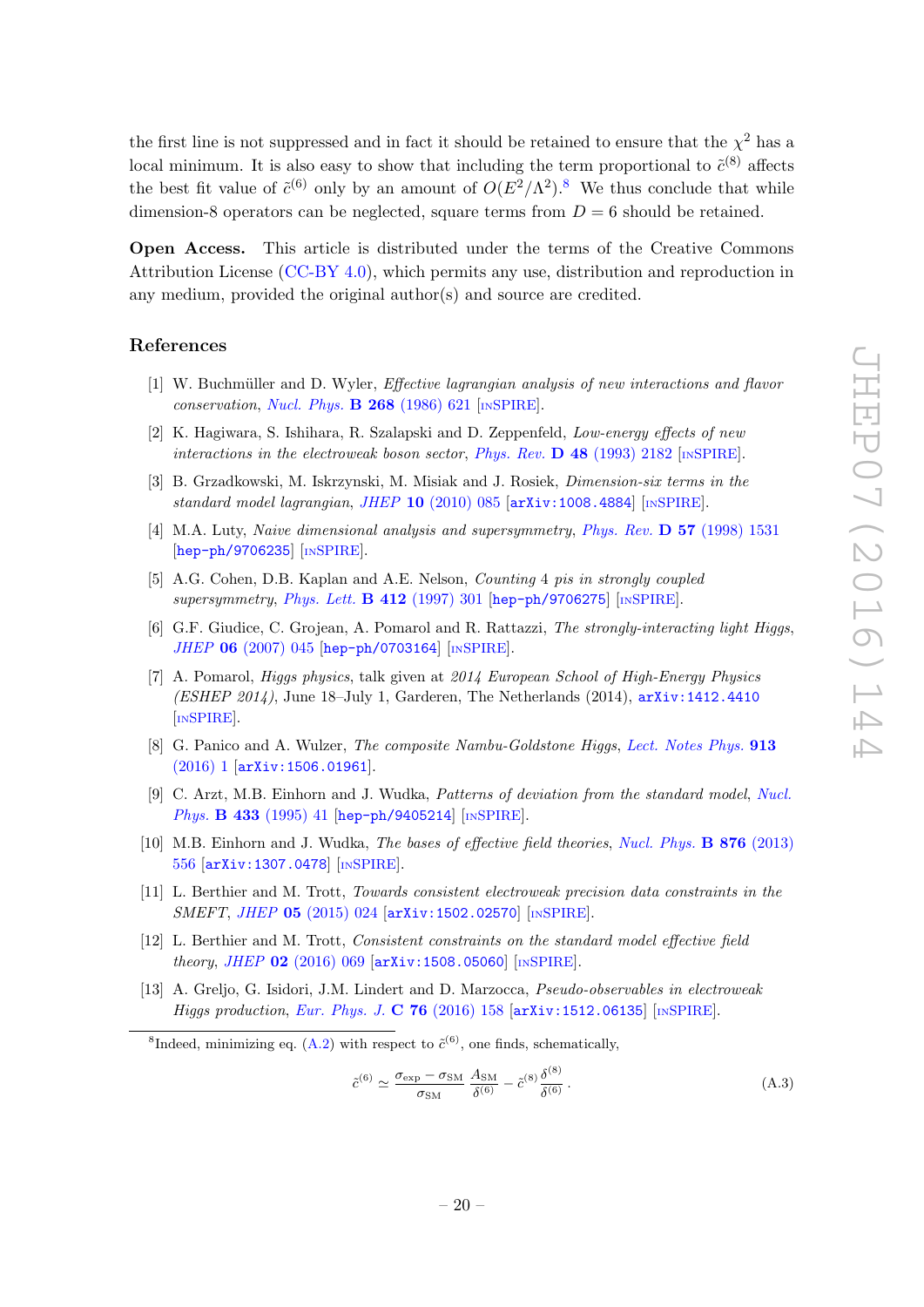- <span id="page-21-0"></span>[14] J.A. Aguilar-Saavedra and M. Pérez-Victoria, *Probing the Tevatron tta asymmetry at LHC*, JHEP 05 [\(2011\) 034](http://dx.doi.org/10.1007/JHEP05(2011)034) [[arXiv:1103.2765](http://arxiv.org/abs/1103.2765)] [IN[SPIRE](http://inspirehep.net/search?p=find+EPRINT+arXiv:1103.2765)].
- <span id="page-21-7"></span>[15] A. Biekötter, A. Knochel, M. Krämer, D. Liu and F. Riva, Vices and virtues of Higgs effective field theories at large energy, Phys. Rev.  $D 91 (2015) 055029$  $D 91 (2015) 055029$  [[arXiv:1406.7320](http://arxiv.org/abs/1406.7320)] [IN[SPIRE](http://inspirehep.net/search?p=find+EPRINT+arXiv:1406.7320)].
- [16] C. Englert and M. Spannowsky, Effective theories and measurements at colliders, [Phys.](http://dx.doi.org/10.1016/j.physletb.2014.11.035) Lett. **B 740** [\(2015\) 8](http://dx.doi.org/10.1016/j.physletb.2014.11.035) [[arXiv:1408.5147](http://arxiv.org/abs/1408.5147)] [IN[SPIRE](http://inspirehep.net/search?p=find+EPRINT+arXiv:1408.5147)].
- <span id="page-21-6"></span>[17] A. Azatov, R. Contino, G. Panico and M. Son, Effective field theory analysis of double Higgs boson production via gluon fusion, Phys. Rev. D 92 [\(2015\) 035001](http://dx.doi.org/10.1103/PhysRevD.92.035001) [[arXiv:1502.00539](http://arxiv.org/abs/1502.00539)] [IN[SPIRE](http://inspirehep.net/search?p=find+EPRINT+arXiv:1502.00539)].
- <span id="page-21-1"></span>[18] A. David and G. Passarino, *Through precision straits to next standard model heights*, [Rev.](http://dx.doi.org/10.1016/j.revip.2016.01.001) Phys. 1 [\(2016\) 13](http://dx.doi.org/10.1016/j.revip.2016.01.001) [[arXiv:1510.00414](http://arxiv.org/abs/1510.00414)] [IN[SPIRE](http://inspirehep.net/search?p=find+EPRINT+arXiv:1510.00414)].
- <span id="page-21-2"></span>[19] F. del Aguila, J. de Blas and M. Pérez-Victoria, *Effects of new leptons in electroweak* precision data, Phys. Rev. D 78 [\(2008\) 013010](http://dx.doi.org/10.1103/PhysRevD.78.013010)  $arXiv:0803.4008$  [IN[SPIRE](http://inspirehep.net/search?p=find+EPRINT+arXiv:0803.4008)].
- [20] F. del Aguila, J. de Blas and M. Pérez-Victoria, *Electroweak limits on general new vector* bosons, JHEP 09 [\(2010\) 033](http://dx.doi.org/10.1007/JHEP09(2010)033) [[arXiv:1005.3998](http://arxiv.org/abs/1005.3998)] [IN[SPIRE](http://inspirehep.net/search?p=find+EPRINT+arXiv:1005.3998)].
- [21] G. Passarino, NLO inspired effective lagrangians for Higgs physics, [Nucl. Phys.](http://dx.doi.org/10.1016/j.nuclphysb.2012.11.018) B 868 [\(2013\) 416](http://dx.doi.org/10.1016/j.nuclphysb.2012.11.018) [[arXiv:1209.5538](http://arxiv.org/abs/1209.5538)] [IN[SPIRE](http://inspirehep.net/search?p=find+EPRINT+arXiv:1209.5538)].
- [22] M. Gorbahn, J.M. No and V. Sanz, Benchmarks for Higgs effective theory: extended Higgs sectors, JHEP 10 [\(2015\) 036](http://dx.doi.org/10.1007/JHEP10(2015)036) [[arXiv:1502.07352](http://arxiv.org/abs/1502.07352)] [IN[SPIRE](http://inspirehep.net/search?p=find+EPRINT+arXiv:1502.07352)].
- [23] J. de Blas, M. Chala, M. Pérez-Victoria and J. Santiago, Observable effects of general new scalar particles, JHEP 04 [\(2015\) 078](http://dx.doi.org/10.1007/JHEP04(2015)078) [[arXiv:1412.8480](http://arxiv.org/abs/1412.8480)] [IN[SPIRE](http://inspirehep.net/search?p=find+EPRINT+arXiv:1412.8480)].
- [24] C.-W. Chiang and R. Huo, Standard model effective field theory: integrating out a generic scalar, JHEP 09 [\(2015\) 152](http://dx.doi.org/10.1007/JHEP09(2015)152) [[arXiv:1505.06334](http://arxiv.org/abs/1505.06334)] [IN[SPIRE](http://inspirehep.net/search?p=find+EPRINT+arXiv:1505.06334)].
- [25] R. Huo, *Standard model effective field theory: integrating out vector-like fermions, [JHEP](http://dx.doi.org/10.1007/JHEP09(2015)037)* 09 [\(2015\) 037](http://dx.doi.org/10.1007/JHEP09(2015)037) [[arXiv:1506.00840](http://arxiv.org/abs/1506.00840)] [IN[SPIRE](http://inspirehep.net/search?p=find+EPRINT+arXiv:1506.00840)].
- [26] R. Huo, Effective field theory of integrating out sfermions in the MSSM: complete one-loop analysis, [arXiv:1509.05942](http://arxiv.org/abs/1509.05942) [IN[SPIRE](http://inspirehep.net/search?p=find+EPRINT+arXiv:1509.05942)].
- [27] J. Brehmer, A. Freitas, D. Lopez-Val and T. Plehn, Pushing Higgs effective theory to its limits, Phys. Rev. D 93 [\(2016\) 075014](http://dx.doi.org/10.1103/PhysRevD.93.075014)  $arXiv:1510.03443$  [IN[SPIRE](http://inspirehep.net/search?p=find+EPRINT+arXiv:1510.03443)].
- [28] J.D. Wells and Z. Zhang, Effective theories of universal theories, JHEP 01 [\(2016\) 123](http://dx.doi.org/10.1007/JHEP01(2016)123) [[arXiv:1510.08462](http://arxiv.org/abs/1510.08462)] [IN[SPIRE](http://inspirehep.net/search?p=find+EPRINT+arXiv:1510.08462)].
- <span id="page-21-8"></span>[29] A. Biekötter, J. Brehmer and T. Plehn, Pushing Higgs effective theory over the edge, [arXiv:1602.05202](http://arxiv.org/abs/1602.05202) [IN[SPIRE](http://inspirehep.net/search?p=find+EPRINT+arXiv:1602.05202)].
- <span id="page-21-3"></span>[30] M. Boggia, R. Gomez-Ambrosio and G. Passarino, Low energy behaviour of standard model extensions, JHEP 05 [\(2016\) 162](http://dx.doi.org/10.1007/JHEP05(2016)162) [[arXiv:1603.03660](http://arxiv.org/abs/1603.03660)] [IN[SPIRE](http://inspirehep.net/search?p=find+EPRINT+arXiv:1603.03660)].
- <span id="page-21-4"></span>[31] J. Abdallah et al., Simplified models for dark matter and missing energy searches at the LHC, [arXiv:1409.2893](http://arxiv.org/abs/1409.2893) [IN[SPIRE](http://inspirehep.net/search?p=find+EPRINT+arXiv:1409.2893)].
- <span id="page-21-5"></span>[32] D. Racco, A. Wulzer and F. Zwirner, Robust collider limits on heavy-mediator Dark Matter, JHEP 05 [\(2015\) 009](http://dx.doi.org/10.1007/JHEP05(2015)009) [[arXiv:1502.04701](http://arxiv.org/abs/1502.04701)] [IN[SPIRE](http://inspirehep.net/search?p=find+EPRINT+arXiv:1502.04701)].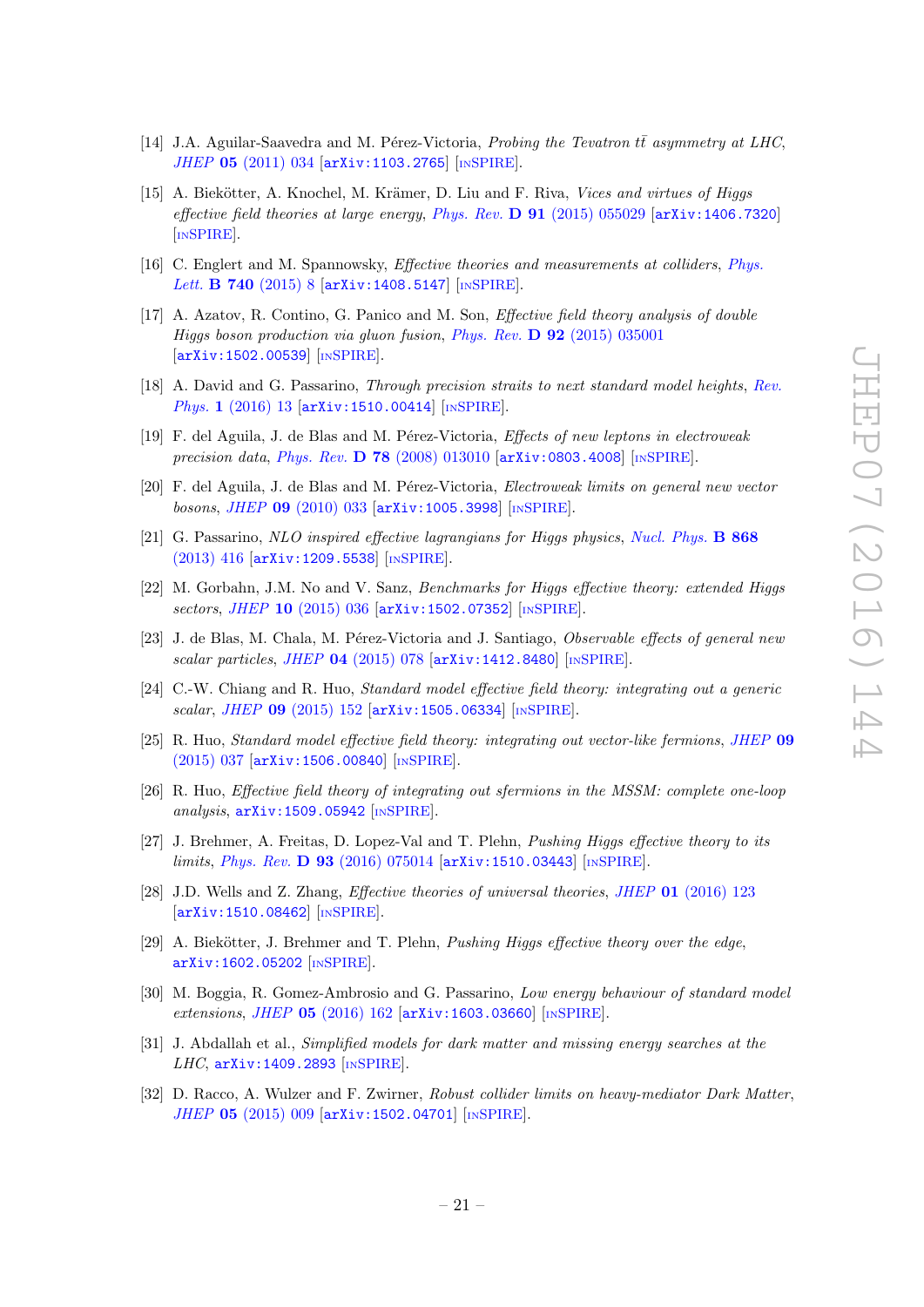- <span id="page-22-0"></span>[33] S. Weinberg, The quantum theory of fields. Volume 1: foundations, Cambridge University Press, Cambridge U.K. (2005).
- <span id="page-22-1"></span>[34] A. Manohar and H. Georgi, *Chiral quarks and the nonrelativistic quark model, [Nucl. Phys.](http://dx.doi.org/10.1016/0550-3213(84)90231-1)* B 234 [\(1984\) 189](http://dx.doi.org/10.1016/0550-3213(84)90231-1) [IN[SPIRE](http://inspirehep.net/search?p=find+J+%22Nucl.Phys.,B234,189%22)].
- <span id="page-22-2"></span>[35] K. Agashe, R. Contino and A. Pomarol, The minimal composite Higgs model, [Nucl. Phys.](http://dx.doi.org/10.1016/j.nuclphysb.2005.04.035) B 719 [\(2005\) 165](http://dx.doi.org/10.1016/j.nuclphysb.2005.04.035) [[hep-ph/0412089](http://arxiv.org/abs/hep-ph/0412089)] [IN[SPIRE](http://inspirehep.net/search?p=find+EPRINT+hep-ph/0412089)].
- <span id="page-22-3"></span>[36] D. Liu, A. Pomarol, R. Rattazzi and F. Riva, Patterns of strong coupling for LHC searches, [arXiv:1603.03064](http://arxiv.org/abs/1603.03064) [IN[SPIRE](http://inspirehep.net/search?p=find+EPRINT+arXiv:1603.03064)].
- <span id="page-22-4"></span>[37] R. Alonso, E.E. Jenkins and A.V. Manohar, A geometric formulation of Higgs effective field theory: measuring the curvature of scalar field space, [Phys. Lett.](http://dx.doi.org/10.1016/j.physletb.2016.01.041)  $\bf{B}$  754 (2016) 335 [[arXiv:1511.00724](http://arxiv.org/abs/1511.00724)] [IN[SPIRE](http://inspirehep.net/search?p=find+EPRINT+arXiv:1511.00724)].
- <span id="page-22-5"></span>[38] C. Degrande et al., *Effective field theory: a modern approach to anomalous couplings*, [Annals Phys.](http://dx.doi.org/10.1016/j.aop.2013.04.016) 335 (2013) 21 [[arXiv:1205.4231](http://arxiv.org/abs/1205.4231)] [IN[SPIRE](http://inspirehep.net/search?p=find+EPRINT+arXiv:1205.4231)].
- <span id="page-22-6"></span>[39] M.S. Chanowitz and M.K. Gaillard, The TeV physics of strongly interacting W's and Z's, [Nucl. Phys.](http://dx.doi.org/10.1016/0550-3213(85)90580-2) B 261 (1985) 379 [IN[SPIRE](http://inspirehep.net/search?p=find+J+%22Nucl.Phys.,B261,379%22)].
- [40] T. Appelquist and M.S. Chanowitz, Unitarity bound on the scale of fermion mass generation, [Phys. Rev. Lett.](http://dx.doi.org/10.1103/PhysRevLett.59.2405) 59 (1987) 2405 [Erratum ibid. 60 (1988) 1589] [IN[SPIRE](http://inspirehep.net/search?p=find+J+%22Phys.Rev.Lett.,59,2405%22)].
- [41] F. Maltoni, K. Paul, T. Stelzer and S. Willenbrock, Associated production of Higgs and single top at hadron colliders, Phys. Rev.  $\bf{D} 64$  [\(2001\) 094023](http://dx.doi.org/10.1103/PhysRevD.64.094023) [[hep-ph/0106293](http://arxiv.org/abs/hep-ph/0106293)] [IN[SPIRE](http://inspirehep.net/search?p=find+EPRINT+hep-ph/0106293)].
- [42] R. Contino, C. Grojean, M. Moretti, F. Piccinini and R. Rattazzi, Strong double Higgs production at the LHC, JHEP  $05$  [\(2010\) 089](http://dx.doi.org/10.1007/JHEP05(2010)089) [[arXiv:1002.1011](http://arxiv.org/abs/1002.1011)] [IN[SPIRE](http://inspirehep.net/search?p=find+EPRINT+arXiv:1002.1011)].
- <span id="page-22-9"></span>[43] J.A. Dror, M. Farina, E. Salvioni and J. Serra, *Strong tW scattering at the LHC*, [JHEP](http://dx.doi.org/10.1007/JHEP01(2016)071) 01 [\(2016\) 071](http://dx.doi.org/10.1007/JHEP01(2016)071) [[arXiv:1511.03674](http://arxiv.org/abs/1511.03674)] [IN[SPIRE](http://inspirehep.net/search?p=find+EPRINT+arXiv:1511.03674)].
- <span id="page-22-7"></span>[44] O. Bessidskaia Bylund, F. Maltoni, I. Tsinikos, E. Vryonidou and C. Zhang, Probing top quark neutral couplings in the standard model effective field theory at NLO in QCD, [JHEP](http://dx.doi.org/10.1007/JHEP05(2016)052) 05 [\(2016\) 052](http://dx.doi.org/10.1007/JHEP05(2016)052) [[arXiv:1601.08193](http://arxiv.org/abs/1601.08193)] [IN[SPIRE](http://inspirehep.net/search?p=find+EPRINT+arXiv:1601.08193)].
- <span id="page-22-8"></span>[45] O. Domenech, A. Pomarol and J. Serra, *Probing the SM with dijets at the LHC*, *[Phys. Rev.](http://dx.doi.org/10.1103/PhysRevD.85.074030)* D 85 [\(2012\) 074030](http://dx.doi.org/10.1103/PhysRevD.85.074030) [[arXiv:1201.6510](http://arxiv.org/abs/1201.6510)] [IN[SPIRE](http://inspirehep.net/search?p=find+EPRINT+arXiv:1201.6510)].
- <span id="page-22-10"></span>[46] G. Durieux, F. Maltoni and C. Zhang, Global approach to top-quark flavor-changing interactions, Phys. Rev.  $\bf{D}$  91 [\(2015\) 074017](http://dx.doi.org/10.1103/PhysRevD.91.074017) [[arXiv:1412.7166](http://arxiv.org/abs/1412.7166)] [IN[SPIRE](http://inspirehep.net/search?p=find+EPRINT+arXiv:1412.7166)].
- <span id="page-22-11"></span>[47] S. Willenbrock and C. Zhang, *Effective field theory beyond the standard model*, [Ann. Rev.](http://dx.doi.org/10.1146/annurev-nucl-102313-025623) [Nucl. Part. Sci.](http://dx.doi.org/10.1146/annurev-nucl-102313-025623) 64 (2014) 83 [[arXiv:1401.0470](http://arxiv.org/abs/1401.0470)] [IN[SPIRE](http://inspirehep.net/search?p=find+EPRINT+arXiv:1401.0470)].
- <span id="page-22-12"></span>[48] B. Henning, X. Lu and H. Murayama, *How to use the standard model effective field theory*, JHEP 01 [\(2016\) 023](http://dx.doi.org/10.1007/JHEP01(2016)023) [[arXiv:1412.1837](http://arxiv.org/abs/1412.1837)] [IN[SPIRE](http://inspirehep.net/search?p=find+EPRINT+arXiv:1412.1837)].
- <span id="page-22-13"></span>[49] R. Barbieri, B. Bellazzini, V.S. Rychkov and A. Varagnolo, The Higgs boson from an extended symmetry, Phys. Rev. D 76 [\(2007\) 115008](http://dx.doi.org/10.1103/PhysRevD.76.115008)  $[$ [arXiv:0706.0432](http://arxiv.org/abs/0706.0432) $]$  [IN[SPIRE](http://inspirehep.net/search?p=find+EPRINT+arXiv:0706.0432)].
- <span id="page-22-15"></span>[50] J. Elias-Miró, C. Grojean, R.S. Gupta and D. Marzocca, Scaling and tuning of EW and Higgs observables, JHEP 05 [\(2014\) 019](http://dx.doi.org/10.1007/JHEP05(2014)019) [[arXiv:1312.2928](http://arxiv.org/abs/1312.2928)] [IN[SPIRE](http://inspirehep.net/search?p=find+EPRINT+arXiv:1312.2928)].
- <span id="page-22-14"></span>[51] B. Henning, X. Lu and H. Murayama, What do precision Higgs measurements buy us?, [arXiv:1404.1058](http://arxiv.org/abs/1404.1058) [IN[SPIRE](http://inspirehep.net/search?p=find+EPRINT+arXiv:1404.1058)].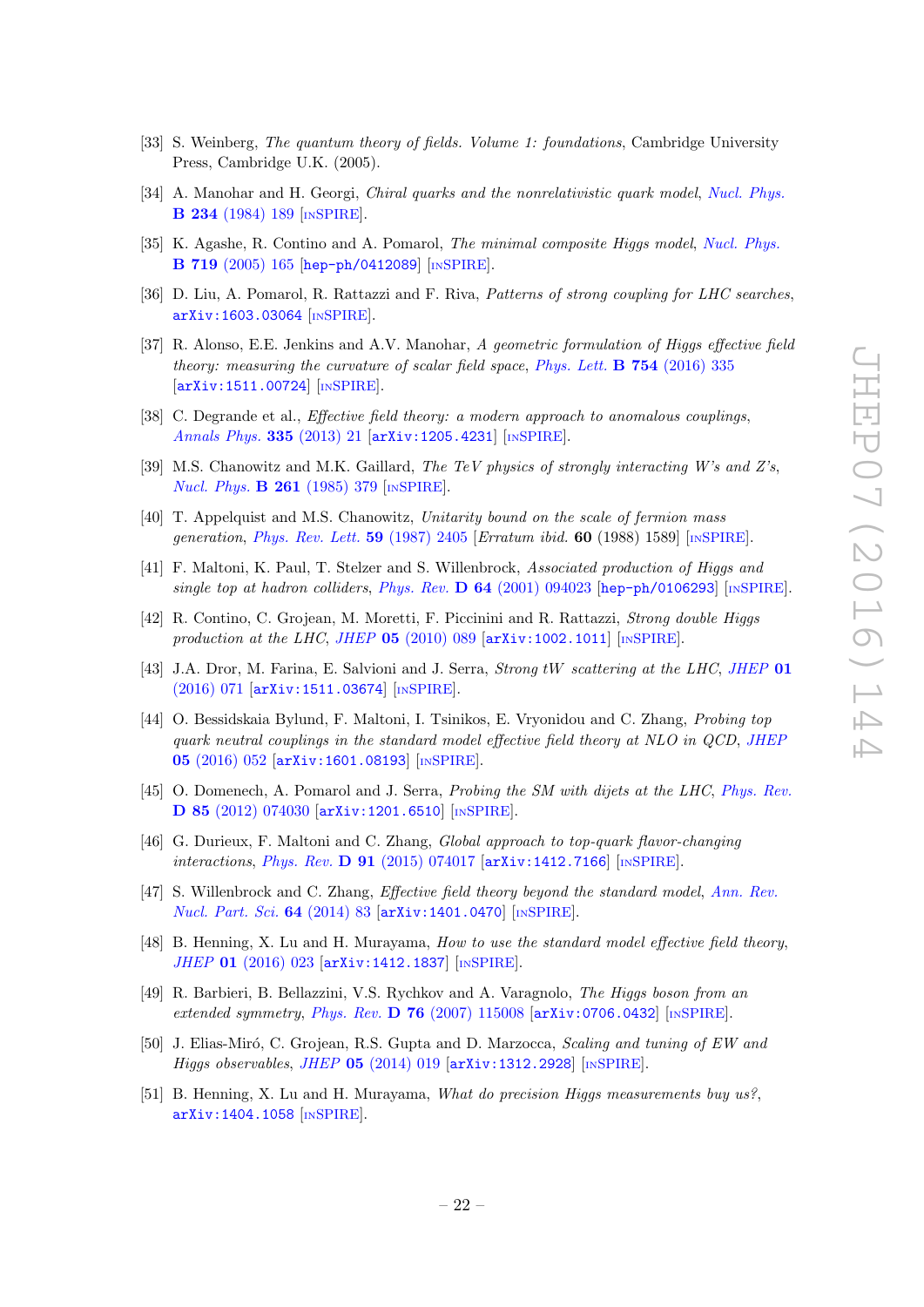- <span id="page-23-0"></span>[52] R. Gauld, B.D. Pecjak and D.J. Scott, One-loop corrections to  $h \to b\bar{b}$  and  $h \to \tau\bar{\tau}$  decays in the standard model dimension-6 EFT: four-fermion operators and the large- $m_t$  limit, JHEP 05 [\(2016\) 080](http://dx.doi.org/10.1007/JHEP05(2016)080) [[arXiv:1512.02508](http://arxiv.org/abs/1512.02508)] [IN[SPIRE](http://inspirehep.net/search?p=find+EPRINT+arXiv:1512.02508)].
- <span id="page-23-1"></span>[53] J.F. Kamenik, M. Papucci and A. Weiler, Constraining the dipole moments of the top quark, Phys. Rev. D 85 [\(2012\) 071501](http://dx.doi.org/10.1103/PhysRevD.88.039903) [[arXiv:1107.3143](http://arxiv.org/abs/1107.3143)] [IN[SPIRE](http://inspirehep.net/search?p=find+EPRINT+arXiv:1107.3143)].
- [54] D. McKeen, M. Pospelov and A. Ritz, Modified Higgs branching ratios versus CP and lepton flavor violation, Phys. Rev. D 86 [\(2012\) 113004](http://dx.doi.org/10.1103/PhysRevD.86.113004) [[arXiv:1208.4597](http://arxiv.org/abs/1208.4597)] [IN[SPIRE](http://inspirehep.net/search?p=find+EPRINT+arXiv:1208.4597)].
- [55] J. Brod, U. Haisch and J. Zupan, Constraints on CP-violating Higgs couplings to the third generation, JHEP 11 [\(2013\) 180](http://dx.doi.org/10.1007/JHEP11(2013)180) [[arXiv:1310.1385](http://arxiv.org/abs/1310.1385)] [IN[SPIRE](http://inspirehep.net/search?p=find+EPRINT+arXiv:1310.1385)].
- <span id="page-23-2"></span>[56] V. Cirigliano, W. Dekens, J. de Vries and E. Mereghetti, Is there room for CP-violation in the top-Higgs sector?, Phys. Rev. D 94 [\(2016\) 016002](http://dx.doi.org/10.1103/PhysRevD.94.016002)  $arXiv:1603.03049$  [IN[SPIRE](http://inspirehep.net/search?p=find+EPRINT+arXiv:1603.03049)].
- <span id="page-23-3"></span>[57] M. Ghezzi, R. Gomez-Ambrosio, G. Passarino and S. Uccirati, NLO Higgs effective field theory and  $\kappa$ -framework, JHEP 07 [\(2015\) 175](http://dx.doi.org/10.1007/JHEP07(2015)175)  $\left[$ [arXiv:1505.03706](http://arxiv.org/abs/1505.03706) $\right]$   $\left[$ IN[SPIRE](http://inspirehep.net/search?p=find+EPRINT+arXiv:1505.03706) $\right]$ .
- [58] C. Hartmann and M. Trott, On one-loop corrections in the standard model effective field theory; the  $\Gamma(h \to \gamma \gamma)$  case, JHEP 07 [\(2015\) 151](http://dx.doi.org/10.1007/JHEP07(2015)151) [[arXiv:1505.02646](http://arxiv.org/abs/1505.02646)] [IN[SPIRE](http://inspirehep.net/search?p=find+EPRINT+arXiv:1505.02646)].
- <span id="page-23-4"></span>[59] C. Hartmann and M. Trott, Higgs decay to two photons at one loop in the standard model effective field theory, [Phys. Rev. Lett.](http://dx.doi.org/10.1103/PhysRevLett.115.191801)  $115$  (2015) 191801  $\text{arXiv:1507.03568}$  $\text{arXiv:1507.03568}$  $\text{arXiv:1507.03568}$  [IN[SPIRE](http://inspirehep.net/search?p=find+EPRINT+arXiv:1507.03568)].
- [60] S. Dawson, I.M. Lewis and M. Zeng, Usefulness of effective field theory for boosted Higgs production, *Phys. Rev.* **D 91** [\(2015\) 074012](http://dx.doi.org/10.1103/PhysRevD.91.074012) [[arXiv:1501.04103](http://arxiv.org/abs/1501.04103)] [IN[SPIRE](http://inspirehep.net/search?p=find+EPRINT+arXiv:1501.04103)].
- [61] D. Buarque Franzosi and C. Zhang, Probing the top-quark chromomagnetic dipole moment at next-to-leading order in QCD, Phys. Rev. D 91 [\(2015\) 114010](http://dx.doi.org/10.1103/PhysRevD.91.114010) [[arXiv:1503.08841](http://arxiv.org/abs/1503.08841)] [IN[SPIRE](http://inspirehep.net/search?p=find+EPRINT+arXiv:1503.08841)].
- [62] A. Drozd, J. Ellis, J. Quevillon and T. You, Comparing EFT and exact one-loop analyses of non-degenerate stops, JHEP 06 [\(2015\) 028](http://dx.doi.org/10.1007/JHEP06(2015)028) [[arXiv:1504.02409](http://arxiv.org/abs/1504.02409)] [IN[SPIRE](http://inspirehep.net/search?p=find+EPRINT+arXiv:1504.02409)].
- [63] R. Grober, M. Muhlleitner, M. Spira and J. Streicher, NLO QCD corrections to Higgs pair production including dimension-6 operators, JHEP  $\bf{09}$  [\(2015\) 092](http://dx.doi.org/10.1007/JHEP09(2015)092) [[arXiv:1504.06577](http://arxiv.org/abs/1504.06577)] [IN[SPIRE](http://inspirehep.net/search?p=find+EPRINT+arXiv:1504.06577)].
- [64] M. Grazzini, A. Ilnicka, M. Spira and M. Wiesemann, BSM effects on the Higgs transverse-momentum spectrum in an EFT approach, [PoS\(EPS-HEP2015\)144](http://pos.sissa.it/cgi-bin/reader/contribution.cgi?id=PoS(EPS-HEP2015)144) [[arXiv:1511.08059](http://arxiv.org/abs/1511.08059)] [IN[SPIRE](http://inspirehep.net/search?p=find+EPRINT+arXiv:1511.08059)].
- [65] K. Mimasu, V. Sanz and C. Williams, Higher Order QCD predictions for Associated Higgs production with anomalous couplings to gauge bosons,  $arXiv:1512.02572$  [IN[SPIRE](http://inspirehep.net/search?p=find+EPRINT+arXiv:1512.02572)].
- [66] A. Drozd, J. Ellis, J. Quevillon and T. You, The universal one-loop effective action, [JHEP](http://dx.doi.org/10.1007/JHEP03(2016)180) 03 [\(2016\) 180](http://dx.doi.org/10.1007/JHEP03(2016)180) [[arXiv:1512.03003](http://arxiv.org/abs/1512.03003)] [IN[SPIRE](http://inspirehep.net/search?p=find+EPRINT+arXiv:1512.03003)].
- [67] J.D. Wells and Z. Zhang, Renormalization group evolution of the universal theories EFT, JHEP 06 [\(2016\) 122](http://dx.doi.org/10.1007/JHEP06(2016)122) [[arXiv:1512.03056](http://arxiv.org/abs/1512.03056)] [IN[SPIRE](http://inspirehep.net/search?p=find+EPRINT+arXiv:1512.03056)].
- [68] C. Zhang, Automating predictions for standard model effective field theory in MadGraph5 aMC@NLO, [arXiv:1601.03994](http://arxiv.org/abs/1601.03994) [IN[SPIRE](http://inspirehep.net/search?p=find+EPRINT+arXiv:1601.03994)].
- [69] C. Zhang, Single top production at next-to-leading order in the standard model effective field theory, [Phys. Rev. Lett.](http://dx.doi.org/10.1103/PhysRevLett.116.162002) 116 (2016) 162002 [[arXiv:1601.06163](http://arxiv.org/abs/1601.06163)] [IN[SPIRE](http://inspirehep.net/search?p=find+EPRINT+arXiv:1601.06163)].
- [70] F. del Aguila, Z. Kunszt and J. Santiago, One-loop effective lagrangians after matching, [Eur. Phys. J.](http://dx.doi.org/10.1140/epjc/s10052-016-4081-1) C 76 (2016) 244 [[arXiv:1602.00126](http://arxiv.org/abs/1602.00126)] [IN[SPIRE](http://inspirehep.net/search?p=find+EPRINT+arXiv:1602.00126)].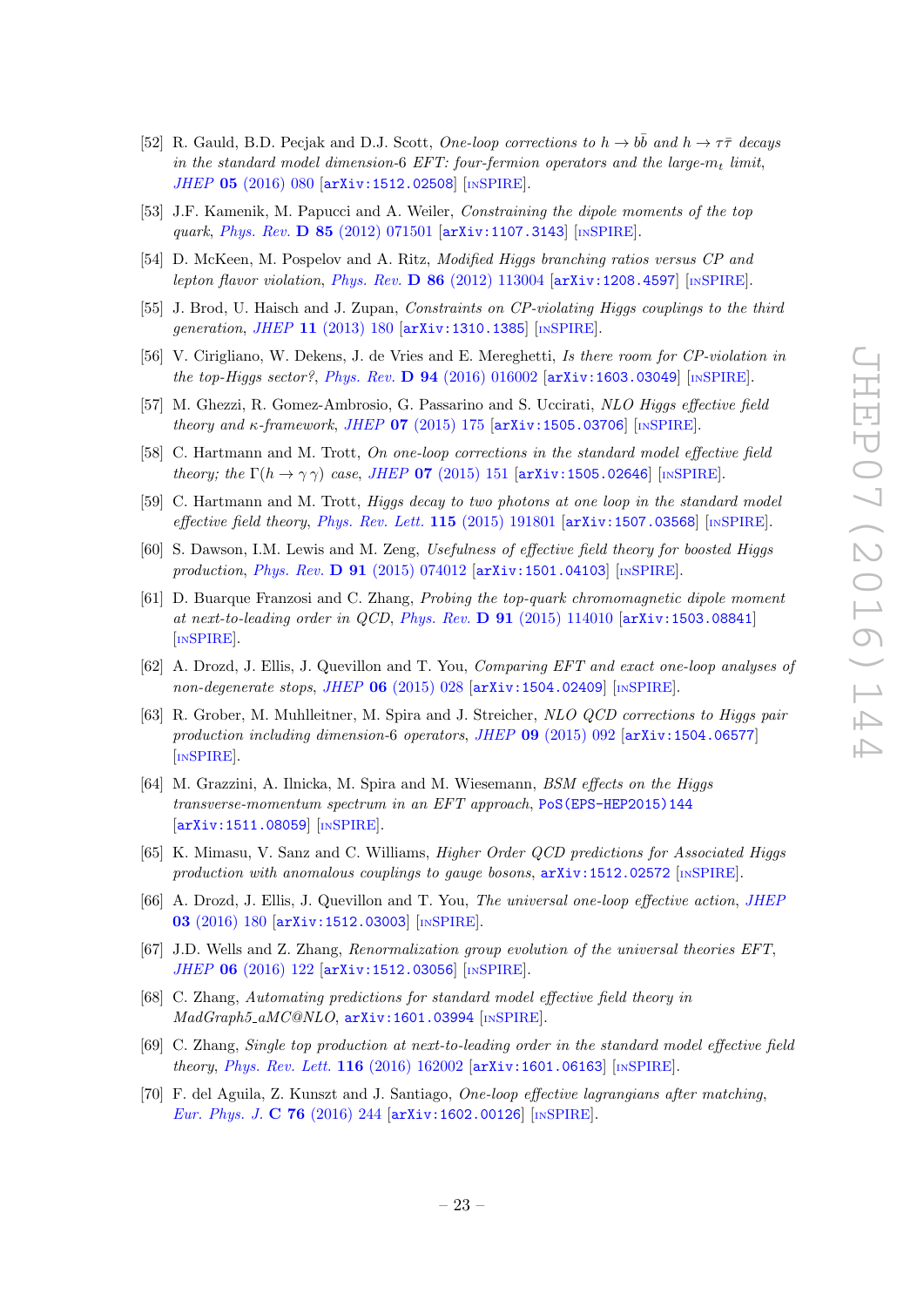- [71] R. Grober, M. Muhlleitner and M. Spira, Signs of composite Higgs pair production at next-to-leading order, JHEP  $06$  [\(2016\) 080](http://dx.doi.org/10.1007/JHEP06(2016)080)  $\text{arXiv:1602.05851}$  $\text{arXiv:1602.05851}$  $\text{arXiv:1602.05851}$  [IN[SPIRE](http://inspirehep.net/search?p=find+EPRINT+arXiv:1602.05851)].
- [72] B. Henning, X. Lu and H. Murayama, One-loop matching and running with covariant derivative expansion,  $arXiv:1604.01019$  [IN[SPIRE](http://inspirehep.net/search?p=find+EPRINT+arXiv:1604.01019)].
- <span id="page-24-0"></span>[73] S.A.R. Ellis, J. Quevillon, T. You and Z. Zhang, Mixed heavy-light matching in the universal one-loop effective action,  $arXiv:1604.02445$  [IN[SPIRE](http://inspirehep.net/search?p=find+EPRINT+arXiv:1604.02445)].
- <span id="page-24-1"></span>[74] S. Sapeta, WZ and W+jets production at large transverse momenta beyond NLO, [arXiv:1305.6531](http://arxiv.org/abs/1305.6531) [IN[SPIRE](http://inspirehep.net/search?p=find+EPRINT+arXiv:1305.6531)].
- <span id="page-24-2"></span>[75] M. Grazzini, NNLO predictions for the Higgs boson signal in the  $H \to WW \to l\nu l\nu$  and  $H \rightarrow ZZ \rightarrow 4l$  decay channels, JHEP 02 [\(2008\) 043](http://dx.doi.org/10.1088/1126-6708/2008/02/043) [[arXiv:0801.3232](http://arxiv.org/abs/0801.3232)] [IN[SPIRE](http://inspirehep.net/search?p=find+EPRINT+arXiv:0801.3232)].
- <span id="page-24-3"></span>[76] W.A. Bardeen and V. Visnjic, Quarks and leptons as composite Goldstone fermions, [Nucl.](http://dx.doi.org/10.1016/0550-3213(82)90019-0) Phys. **B 194** [\(1982\) 422](http://dx.doi.org/10.1016/0550-3213(82)90019-0) [IN[SPIRE](http://inspirehep.net/search?p=find+J+%22Nucl.Phys.,B194,422%22)].
- <span id="page-24-4"></span>[77] D.V. Volkov and V.P. Akulov, Is the Neutrino a Goldstone Particle?, [Phys. Lett.](http://dx.doi.org/10.1016/0370-2693(73)90490-5) B 46 [\(1973\) 109](http://dx.doi.org/10.1016/0370-2693(73)90490-5) [IN[SPIRE](http://inspirehep.net/search?p=find+J+%22Phys.Lett.,B46,109%22)].
- <span id="page-24-5"></span>[78] C. Degrande, A basis of dimension-eight operators for anomalous neutral triple gauge boson interactions, JHEP 02 [\(2014\) 101](http://dx.doi.org/10.1007/JHEP02(2014)101) [[arXiv:1308.6323](http://arxiv.org/abs/1308.6323)] [IN[SPIRE](http://inspirehep.net/search?p=find+EPRINT+arXiv:1308.6323)].
- <span id="page-24-6"></span>[79] A. Azatov, R. Contino, C. Machado and F. Riva, Helicity selection rules and non-interference for BSM amplitudes,  $arXiv:1607.05236$  [IN[SPIRE](http://inspirehep.net/search?p=find+EPRINT+ARXIV:1607.05236)].
- <span id="page-24-7"></span>[80] A. Belyaev, A.C.A. Oliveira, R. Rosenfeld and M.C. Thomas, Multi Higgs and vector boson production beyond the standard model, JHEP  $05$  [\(2013\) 005](http://dx.doi.org/10.1007/JHEP05(2013)005)  $\left[$ [arXiv:1212.3860](http://arxiv.org/abs/1212.3860) $\right]$  [IN[SPIRE](http://inspirehep.net/search?p=find+EPRINT+arXiv:1212.3860)].
- <span id="page-24-8"></span>[81] R. Contino, C. Grojean, D. Pappadopulo, R. Rattazzi and A. Thamm, Strong Higgs interactions at a linear collider, JHEP  $02$  [\(2014\) 006](http://dx.doi.org/10.1007/JHEP02(2014)006) [[arXiv:1309.7038](http://arxiv.org/abs/1309.7038)] [IN[SPIRE](http://inspirehep.net/search?p=find+EPRINT+arXiv:1309.7038)].
- <span id="page-24-9"></span>[82] J. Elias-Miro, J.R. Espinosa and A. Pomarol, One-loop non-renormalization results in EFTs, [Phys. Lett.](http://dx.doi.org/10.1016/j.physletb.2015.05.056) **B 747** (2015) 272 [[arXiv:1412.7151](http://arxiv.org/abs/1412.7151)] [IN[SPIRE](http://inspirehep.net/search?p=find+EPRINT+arXiv:1412.7151)].
- <span id="page-24-10"></span>[83] C. Cheung and C.-H. Shen, *Nonrenormalization theorems without supersymmetry, [Phys.](http://dx.doi.org/10.1103/PhysRevLett.115.071601)* Rev. Lett. 115 [\(2015\) 071601](http://dx.doi.org/10.1103/PhysRevLett.115.071601) [[arXiv:1505.01844](http://arxiv.org/abs/1505.01844)] [IN[SPIRE](http://inspirehep.net/search?p=find+EPRINT+arXiv:1505.01844)].
- <span id="page-24-11"></span>[84] C. Grojean, E.E. Jenkins, A.V. Manohar and M. Trott, Renormalization group scaling of Higgs operators and  $\Gamma(h \to \gamma\gamma)$ , JHEP 04 [\(2013\) 016](http://dx.doi.org/10.1007/JHEP04(2013)016) [[arXiv:1301.2588](http://arxiv.org/abs/1301.2588)] [IN[SPIRE](http://inspirehep.net/search?p=find+EPRINT+arXiv:1301.2588)].
- [85] J. Elias-Miró, J.R. Espinosa, E. Masso and A. Pomarol, *Renormalization of dimension-six* operators relevant for the Higgs decays  $h \to \gamma \gamma, \gamma Z$ , JHEP 08 [\(2013\) 033](http://dx.doi.org/10.1007/JHEP08(2013)033) [[arXiv:1302.5661](http://arxiv.org/abs/1302.5661)] [IN[SPIRE](http://inspirehep.net/search?p=find+EPRINT+arXiv:1302.5661)].
- [86] J. Elias-Miro, J.R. Espinosa, E. Masso and A. Pomarol, Higgs windows to new physics through  $D = 6$  operators: constraints and one-loop anomalous dimensions, JHEP 11 [\(2013\)](http://dx.doi.org/10.1007/JHEP11(2013)066) [066](http://dx.doi.org/10.1007/JHEP11(2013)066) [[arXiv:1308.1879](http://arxiv.org/abs/1308.1879)] [IN[SPIRE](http://inspirehep.net/search?p=find+EPRINT+arXiv:1308.1879)].
- [87] E.E. Jenkins, A.V. Manohar and M. Trott, Renormalization group evolution of the standard model dimension six operators I: formalism and  $\lambda$  dependence, JHEP 10 [\(2013\) 087](http://dx.doi.org/10.1007/JHEP10(2013)087) [[arXiv:1308.2627](http://arxiv.org/abs/1308.2627)] [IN[SPIRE](http://inspirehep.net/search?p=find+EPRINT+arXiv:1308.2627)].
- [88] E.E. Jenkins, A.V. Manohar and M. Trott, Renormalization group evolution of the standard model dimension six operators II: Yukawa dependence, JHEP 01 [\(2014\) 035](http://dx.doi.org/10.1007/JHEP01(2014)035) [[arXiv:1310.4838](http://arxiv.org/abs/1310.4838)] [IN[SPIRE](http://inspirehep.net/search?p=find+EPRINT+arXiv:1310.4838)].